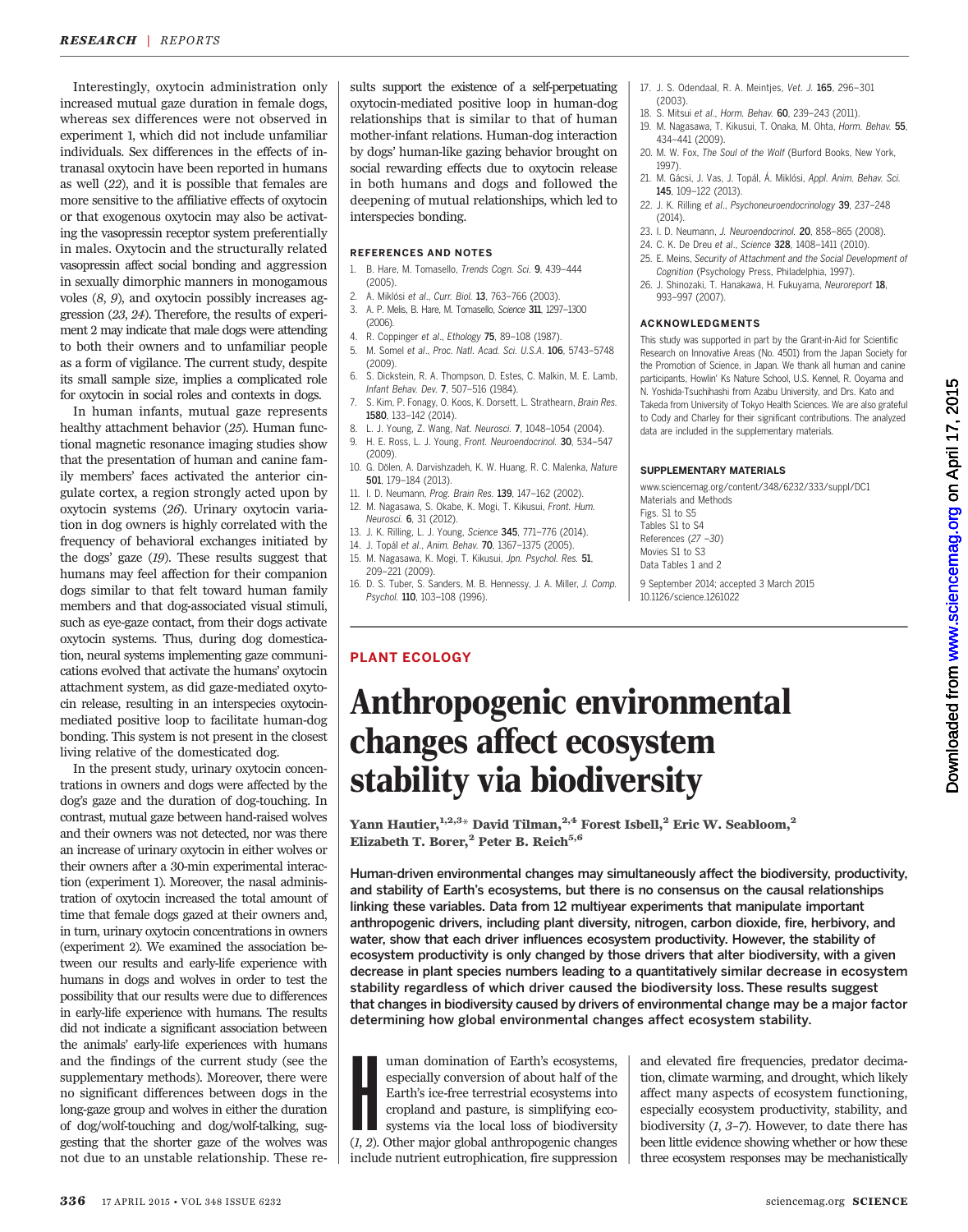linked. Rather, at present each anthropogenic driver of environmental change has been considered to have its own idiosyncratic syndrome of impacts on ecosystem productivity, stability, and biodiversity  $(1, 5\negthinspace -\negthinspace 10)$ .

This perspective was recently called into question by a study showing that the initial impacts of nutrient addition on grassland productivity were reduced through time in proportion to the extent to which nutrient addition led to the loss of plant diversity (11). In essence, that study suggested that the positive dependence of productivity on plant diversity (12–17), in combination with the negative effect of eutrophication on diversity (8, 18), caused the initial increase in productivity with nitrogen enrichment to diminish over time due to the loss of plant diversity caused by chronic nitrogen fertilization (11). This suggests the hypothesis that other drivers of global environmental change may have biodiversity-mediated effects on ecosystem functioning (19)—that changes in biodiversity resulting from anthropogenic drivers may be an intermediate cause of subsequent changes in ecosystem functioning. Here we test this hypothesis. Numerous biodiversity experiments have shown that reduced plant diversity leads to decreased temporal stability of productivity because of reductions in compensatory dynamics or in asynchronous responses to environmental fluctuations (12, 16, 20, 21). Here, our test determines how experimental manipulations of nitrogen (N), carbon dioxide  $(CO<sub>2</sub>)$ , fire, herbivory, and water affect biodiversity and productivity; and if changes in ecosystem stability associated with each environmental driver have the same dependence on biodiversity as observed in biodiversity experiments, or if each driver has an individualistic impact on stability  $(5, 6)$ .

We perform this particular test because, whereas effects of anthropogenic drivers on biodiversity and productivity have been widely investigated  $(5, 6, 11)$ , their long-term impacts on the temporal stability of productivity have received less attention, and the few published studies examining a single driver report mixed results (7, 9, 10, 22–25). A commonly used measure of stability among many proposed in the ecological literature (26, 27) defines the temporal stability of productivity (S) as the ratio of the temporal mean of productivity to its temporal variability as measured by its standard deviation (SD) (28). This measure of stability is the inverse of the coefficient of variation. Under this definition, a driver could increase stability by increasing the mean productivity relative to the SD, by decreasing the SD relative to the mean productivity, or both. Drivers that increase the SD may also increase stability if

there is a correspondingly larger proportional increase in mean productivity (or vice versa) (7, 20, 29). Importantly, given that the temporal mean and SD of productivity can depend on biodiversity (7, 21, 29), drivers might influence stability through their long-term effects on biodiversity. The simultaneous impacts of various drivers on ecosystem biodiversity, productivity, and stability have not previously been explored, thus limiting our current understanding.

Here, we determine if ecologically or societally relevant magnitudes of change in six important anthropogenic drivers influence the stability of ecosystem productivity and whether changes in stability correspond with changes in biodiversity. In particular, we test the hypothesis that changes in biodiversity, regardless of the causal factor, consistently affect the stability of ecosystem productivity.

We used data from 12 experiments that manipulated one or more anthropogenic drivers over a period of 4 to 28 years (table S1). We examine both long-term stability (temporal stability determined using all 4 to 28 years of data collected on aboveground biomass in each experiment) and short-term stability (the temporal stability of each 3-year period of each experiment) and the dependence of these metrics of stability on the concurrent measures of plant species numbers.

We begin by evaluating the extent to which changes in grassland plant diversity, whether experimentally manipulated or in response to other anthropogenic drivers, including  $N$ ,  $CO<sub>2</sub>$ ,

### Fig. 1. Human-driven environmental changes affect ecosystem stabil-

ity via biodiversity. Effect of anthropogenic drivers of environmental change on the stability of productivity, as mediated by experimentally imposed changes in biodiversity [red line; slope and 95% confidence intervals (CIs): 0.14 (0.08 to 0.20)], or from biodiversity changes arising from anthropogenic drivers including N,  $CO<sub>2</sub>$ , water, fire, and herbivory [black and other colored lines; slopes and 95% CIs: 0.22 (0.15 to 0.31)]. Black and red lines are based on separate fits; their similar slopes show that changes in biodiversity caused by anthropogenic drivers have effects on stability similar to those resulting from experimentally imposed changes in plant biodiversity ( $F_{1,561}$  =

fire, herbivory, and water, predict changes in the long-term temporal stability of productivity. Our analyses control for what otherwise might be potentially confounding variables by including only experiments at the Cedar Creek Ecosystem Science Reserve on well-drained sandy soils of east-central Minnesota, USA, that used perennial grassland ecosystems of similar plant species compositions (5). We determined long-term temporal stability, S, as  $\mu/\sigma$ , where  $\mu$  is the average productivity of a plot across all years and  $\sigma$  is the temporal standard deviation in the productivity of that plot across all years. We calculated long-term stability responses as the natural logarithm of the ratio (log response ratio or lrr) of the long-term stability within each treatment plot divided by the average long-term stability in the reference plots (lrr.S). Similarly, we calculated the associated plant species richness responses as the natural logarithm of the ratio of the average richness across all years within each treatment plot divided by the average richness across all years in the reference plots (lrr.rich). Log response ratios quantify the proportional change in treatment plots relative to reference plots. Because lrr.S is the difference between the log response ratio of the temporal mean (lrr.mean) and the log response ratio of the temporal standard deviation (lrr.SD), it separates the effects of anthropogenic drivers on stability into their simultaneous effects on the mean and variance of productivity.

Reference plots were unmanipulated or otherwise had more historically typical conditions, such



3.29,  $P = 0.07$ ). Relative changes were calculated as the natural logarithm of the ratio (Irr) of the variable within each treatment plot divided by the average of the variable in the reference plots. Black line is the fixed-effect linear regression slope across all anthropogenic drivers in the mixed-effects model; colored lines show trends for each driver. Colors for the points correspond to treatments in Fig. 2.

<sup>&</sup>lt;sup>1</sup>Department of Plant Sciences, University of Oxford, Oxford OX1 3RB, UK. <sup>2</sup>Department of Ecology, Evolution and Behavior, University of Minnesota Twin Cities, Saint Paul, MN 55108, USA. <sup>3</sup>Ecology and Biodiversity Group, Department of Biology, Utrecht University, Padualaan 8, 3584 CH Utrecht, Netherlands. <sup>4</sup>Bren School of the Environment, University of California, Santa Barbara, CA 93106, USA. <sup>5</sup>Department of Forest Resources, University of Minnesota, Saint Paul, MN 55108, USA. <sup>6</sup>Hawkesbury Institute for the Environment, University of Western Sydney, Penrith, NSW 2753, Australia. \*Corresponding author. E-mail: yann.hautier@plants.ox.ac.uk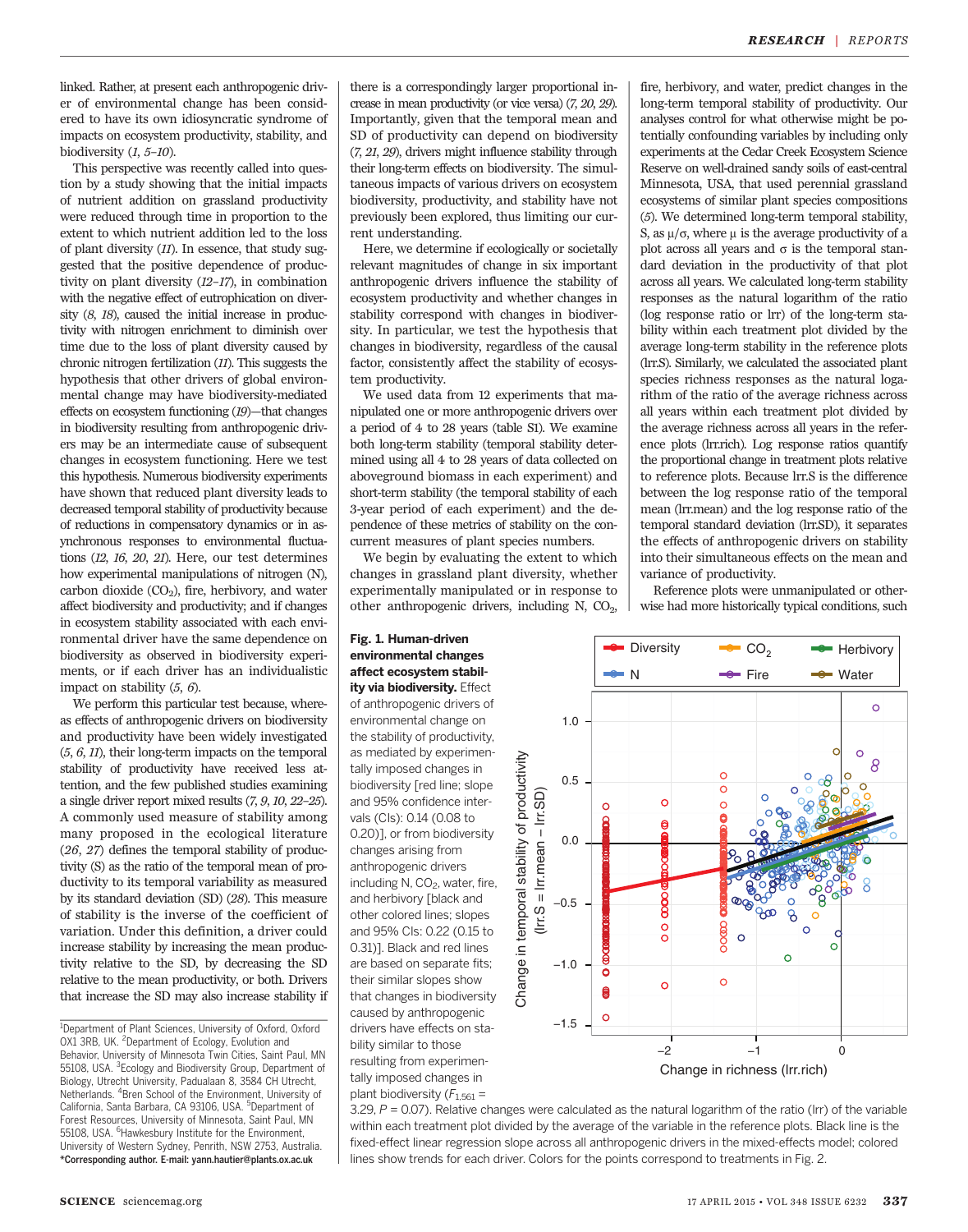

Fig. 2. Simultaneous effect of human-driven environmental changes on ecosystem productivity, stability, and biodiversity. Effect of anthropogenic drivers of environmental change on relative changes in the  $(A)$  mean,  $(B)$  standard deviation (SD),  $(C)$  stability of ecosystem productivity, and  $(D)$  plant diversity. Treatment effects are shown with their 95% CI such that treatments with intervals overlapping zero are not significantly different from zero (table S4).

as high diversity or ambient N,  $CO<sub>2</sub>$ , herbivory, and water conditions or presettlement fire conditions. In particular, we compared biodiversity from plots planted with one, two, and four species to reference plots planted with 16 species, a level representative of a high-diversity (16.3 species m−<sup>2</sup> ) natural grassland community in this area (5). N additions of 270, 170, 95, 54, 34, 20, and 10 kg ha−<sup>1</sup> were compared to plots receiving no N, and addition of  $CO<sub>2</sub>$  and water, fire suppression, and herbivore exclusion were compared to grassland plots with ambient or presettlement conditions. These treatments (except 270, 170, and 95 kg N ha<sup> $-1$ </sup> and perhaps the monocultures of biodiversity experiments) also fall within the ranges occurring in natural grassland ecosystems of this region (5).

We found that changes in plant diversity in response to anthropogenic drivers, including N, CO<sub>2</sub>, fire, herbivory, and water, were positively associated with changes in temporal stability of productivity (black line in Fig. 1; Fig. 2, C and D). This positive association was independent of the nature of the driver, resulting in parallel relationships (all colored lines except red in Fig. 1; table S2). This suggests that biodiversity-mediated effects on stability are independent of the factor driving changes in biodiversity. Moreover, the

positive association between changes in plant diversity and changes in stability in response to anthropogenic drivers was similar to that observed in two neighboring experiments that directly manipulated plant diversity (compare the black and red lines in Fig. 1) (21). Thus, changes in biodiversity resulting from anthropogenic environmental changes have similar effects on stability as observed in biodiversity experiments, suggesting that changes in biodiversity may be an intermediary factor influencing how anthropogenic environmental changes affect ecosystem stability. For example, whether a 30% change in plant diversity (lrr.rich  $= -0.357$ ) resulted from elevated N,  $CO<sub>2</sub>$ , or water or from herbivore exclusion, fire suppression, or direct manipulation of plant diversity, stability tended to decrease in parallel by  $8\%$  (lrr.S =  $-0.082$ ). This conclusion is supported by analyses showing that there was no remaining effect of anthropogenic drivers on changes in stability after biodiversity-mediated effects were taken into account (table S3) and that changes in stability based on biodiversity manipulations predict changes in stability in response to anthropogenic drivers (fig. S1).

We next evaluated the extent to which changes in temporal stability of productivity in response to anthropogenic drivers were caused by changing the temporal mean of productivity or the temporal variance of productivity. We found that when a driver of environmental change caused mean productivity to change, it did not consistently lead to higher or lower stability of productivity (Fig. 2 and table S4). For example, decreases in biodiversity from 16 species to one, two, and four species decreased both the temporal mean and stability of productivity (Fig. 2, A and C). By contrast, addition of  $N$ ,  $CO<sub>2</sub>$ , and water; fire suppression; and herbivore exclusion generally increased the temporal mean of productivity, although not always significantly (Fig. 2A), but either increased (N addition of 10 kg  $ha^{-1}$ , fire suppression, and water addition), reduced (N addition of 270, 170, 95, and 54 kg  $ha^{-1}$ ), or had no detectable effects (N addition of 34 and 20 kg ha<sup>-1</sup>, addition of CO<sub>2</sub>, and herbivore exclusion) on stability (Fig. 2C). These differing effects on stability (Fig. 2C) were due to differences in the direction and magnitude of drivers' impact on mean productivity (Fig. 2A) compared to their variance (Fig. 2B). For example, experimental decreases in biodiversity caused a larger decrease in mean productivity than in its variance, resulting in decreased stability; whereas N addition of 10 kg ha−<sup>1</sup> , fire suppression, and water addition each caused a larger increase in mean productivity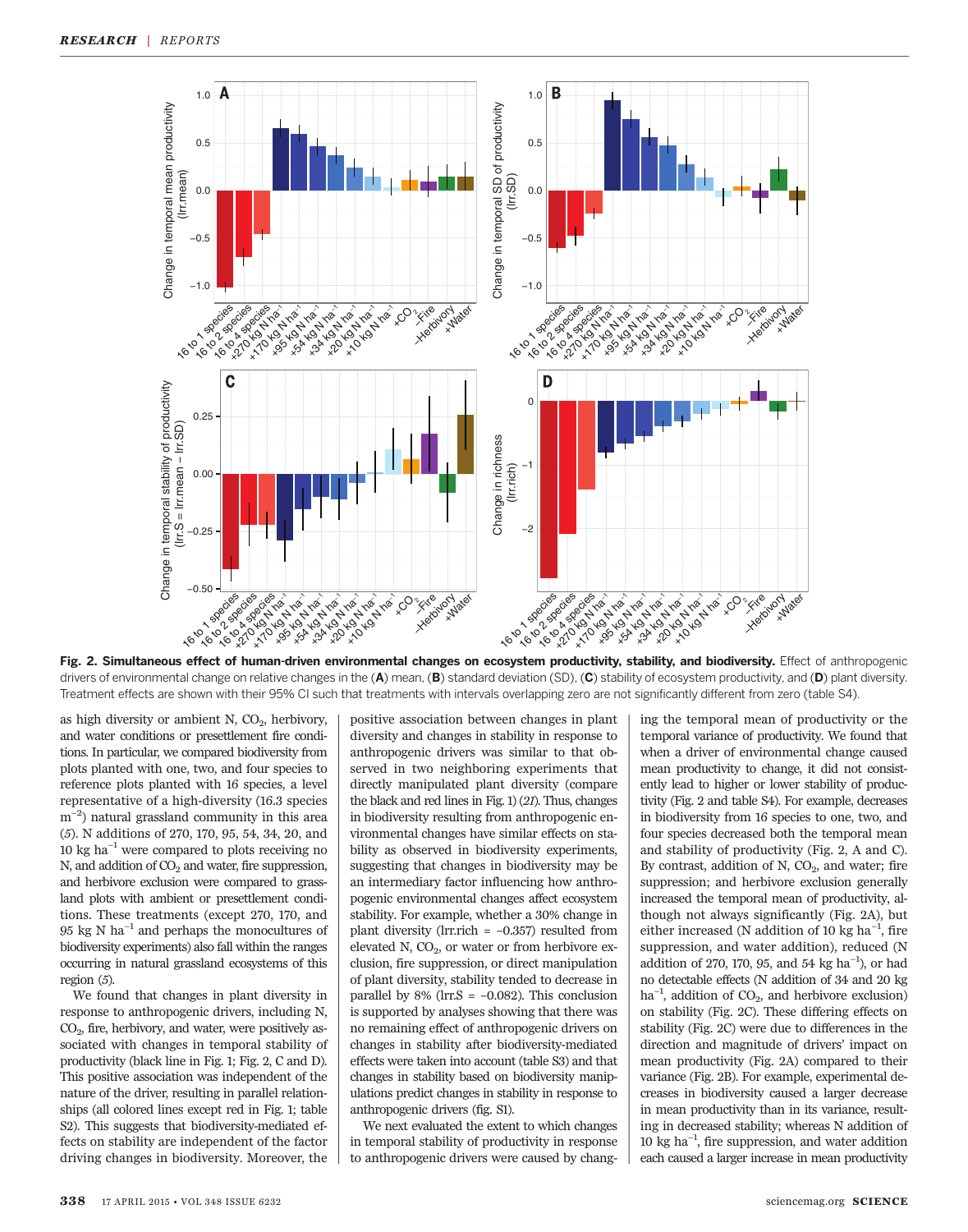Fig. 3. Temporal trends in effect sizes of ecosystem stability and biodiversity responses to anthropogenic drivers of environmental change. Effects of anthropogenic drivers on (A) stability  $(F_{13,220} = 30.6, P < 0.001)$ and (B) diversity  $(F_{10,154} = 103.3, P < 0.001)$ were consistent through time (Drivers × Time: P > 0.1 in both cases). Stability  $(F_{1,154} = 86.5, P < 0.001)$ and diversity  $(F<sub>1,220</sub> = 24.8,$  $P < 0.001$ ) had a weak tendency to decrease with increasing treatment duration. Data were divided into overlapping intervals of 3 years



reported as posttreatment period after initiation of the experiment (31), with diversity and stability determined for each interval. Colors for the points and lines correspond to treatments in Fig. 2.

than in its variance, resulting in increased stability. By contrast, N addition of 270, 170, 95, and 54 kg ha<sup>-1</sup> caused a larger increase in the variance than the mean, resulting in reduced stability. We do not expect the direction and magnitude of changes in the numerator or denominator of the stability ratio to be universal. For example, in other biodiversity experiments, decreases in biodiversity caused a larger decrease in the variance of productivity than the mean (29). Our results, however, do indicate that drivers consistently reduce stability when they reduce biodiversity.

Together, these results suggest that changes in biodiversity, whether experimentally manipulated or in response to other anthropogenic drivers, caused consistent changes in ecosystem stability of productivity (Figs. 1 and 2, C and D) not because of consistent effects of a driver or biodiversity on either the temporal mean of productivity or on its temporal variance (Fig. 2, A and B) but rather because of consistent effects on their ratio, which is stability (Figs. 1 and 2, C and D). The repeatedly observed quantitative effects of changes in biodiversity on ecosystem stability in this study are consistent with predictions of ecosystem stability by models of interactions among species that coexist because of interspecific trade-offs (30). They are also consistent with results of numerous biodiversity experiments (29).

We found no evidence that biodiversity-mediated effects on stability were caused by similar shifts in the abundances of functional groups or species (fig. S2). For example, although diversity and stability declined, native perennial  $C_4$  grasses increased under herbivory exclusion (e.g., Sorghastrum nutans) and declined under high levels of chronic nitrogen enrichment (e.g., Schizachyrium scoparium), while non-native perennial  $C_3$  grasses declined under herbivory exclusion (e.g., Koeleria cristata) and increased under high levels of chronic nitrogen enrichment (e.g., Agropyron repens). Thus, various drivers led to similar changes in stability

by causing changes in biodiversity, even though the various drivers had different effects on functional groups and particular species.

We also assessed whether the diversity and stability responses were consistent through time by dividing the 4 to 28 years of annual data into overlapping intervals of three consecutive years and calculating short-term stability and average species richness for each interval. This allows us to account for the effects of the different duration of the experiments (31). Effects of anthropogenic drivers on diversity and short-term stability were consistent through time. Specifically, diversity and stability had a weak tendency to decrease in unison with increasing treatment duration independently of the nature of the driver, resulting in parallel negative relationships (Fig. 3). These results further suggest that the decrease in stability over time was associated with declining plant diversity in response to anthropogenic drivers.

In total, we found that the loss of plant diversity was associated with decreased stability not only in experiments that manipulate diversity (20, 21) but also when biodiversity changed in response to other anthropogenic drivers. In combination with recent demonstrations that biodiversity is a major determinant of productivity (5, 6, 11), these findings suggest that any drivers of environmental change that affect biodiversity are likely to have long-term ecosystem impacts that result from these changes in biodiversity (19). Furthermore, biodiversity-mediated effects on stability did not qualitatively depend either on the particular factor that caused the change in biodiversity or on shifts in the abundance of particular functional groups or species. Altogether, our multiyear experiments suggest that there may be a universal impact of biodiversity change on ecosystem stability in response to anthropogenic environmental changes, with decreased plant species numbers leading to lower ecosystem stability regardless of the cause of biodiversity loss. Our

work suggests that conservation policies should encourage management procedures that restore or maintain natural levels of biodiversity or minimize the negative impacts of anthropogenic global environmental changes on biodiversity loss to ensure the stable provision of ecosystem services.

#### REFERENCES AND NOTES

- 1. P. M. Vitousek, H. A. Mooney, J. Lubchenco, J. M. Melillo, Science 277, 494-499 (1997).
- 2. S. L. Pimm, G. J. Russell, J. L. Gittleman, T. M. Brooks, Science 269, 347–350 (1995).
- 3. A. D. Barnosky et al., Nature 471, 51–57 (2011).
- J. Rockström et al., Nature 461, 472-475 (2009).
- 5. D. Tilman, P. B. Reich, F. Isbell, Proc. Natl. Acad. Sci. U.S.A. 109, 10394–10397 (2012).
- 6. D. U. Hooper et al., Nature 486, 105–108 (2012).
- Y. Hautier et al., Nature 508, 521-525 (2014).
- 8. C. J. Stevens, N. B. Dise, J. O. Mountford, D. J. Gowing, Science 303, 1876–1879 (2004).
- 9. Z. L. Yang, J. van Ruijven, G. Z. Du, Plant Soil 345, 315–324  $(2011)$
- 10. S. L. Collins, L. B. Calabrese, J. Veg. Sci. 23, 563–575 (2012).
- 11. F. Isbell et al., Proc. Natl. Acad. Sci. U.S.A. 110, 11911–11916
- (2013). 12. B. J. Cardinale et al., Nature 489, 326–326 (2012).
- 
- 13. A. Hector, R. Bagchi, Nature 448, 188–190 (2007). 14. A. Hector et al., Science 286, 1123–1127 (1999).
- 15. F. Isbell et al., Nature 477, 199–202 (2011).
- 16. F. I. Isbell, H. W. Polley, B. J. Wilsey, Ecol. Lett. 12, 443–451 (2009).
- 17. D. Tilman et al., Science 277, 1300–1302 (1997). 18. Y. Hautier, P. A. Niklaus, A. Hector, Science 324, 636–638
- (2009). 19. M. D. Smith, A. K. Knapp, S. L. Collins, Ecology 90,
- 3279–3289 (2009).
- 20. A. Hector et al., Ecology 91, 2213–2220 (2010).
- 21. D. Tilman, P. B. Reich, J. M. H. Knops, Nature 441, 629–632 (2006).
- 22. H. Yang et al., Ecol. Lett. 15, 619–626 (2012).
- 23. J. Lep*š*, Oikos 107, 64–71 (2004).
- 24. E. Grman, J. A. Lau, D. R. Schoolmaster Jr., K. L. Gross, Ecol. Lett. 13, 1400–1410 (2010).
- 25. A. S. MacDougall, K. S. McCann, G. Gellner, R. Turkington, Nature 494, 86–89 (2013).
- 26. S. L. Pimm, Nature 307, 321–326(1984).
- 27. A. R. Ives, S. R. Carpenter, Science 317, 58–62 (2007).
- 28. D. Tilman, Ecology 80, 1455–1474 (1999). 29. K. Gross et al., Am. Nat. 183, 1–12 (2014).
- 30. C. L. Lehman, D. Tilman, Am. Nat. 156, 534–552 (2000).
- 31. Materials and methods are available as supplementary
- materials on Science Online.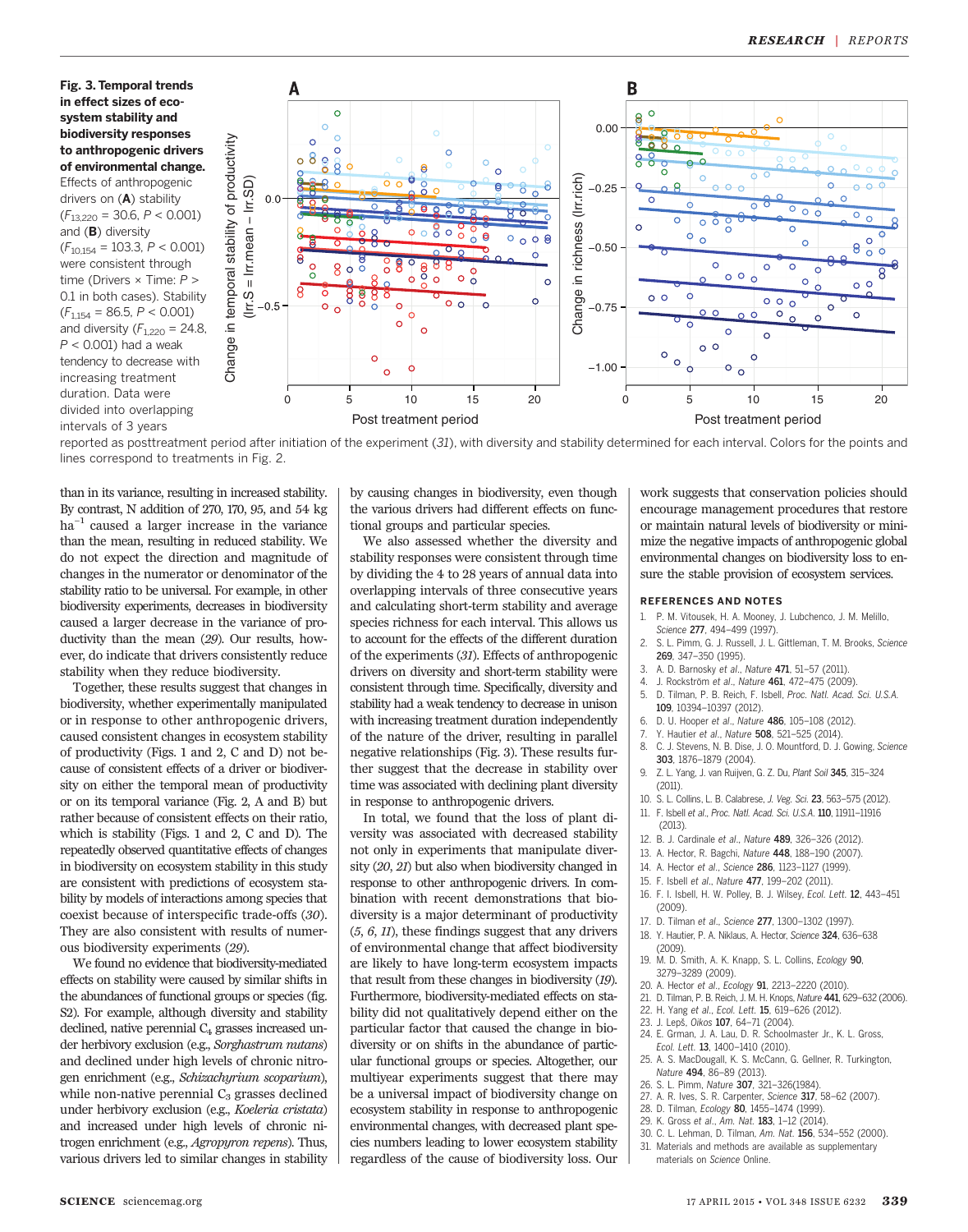### ACKNOWLEDGMENTS

The research leading to these results received funding from the European Union Seventh Framework Programme (FP7/2007-2013) under grant agreement no. 298935 to Y.H. and has been supported by the U.S. National Science Foundation (NSF) Long-Term Ecological Research (LTER) Program at Cedar Creek (DEB-8811884, DEB-9411972, DEB-0080382, DEB-0620652, and DEB-1234162), Biocomplexity Coupled Biogeochemical Cycles (DEB-0322057), Long-Term Research in Environmental Biology (DEB-0716587, DEB-1242531), and Ecosystem Sciences (NSF DEB-1120064) Programs, as well as the U.S. Department of Energy (DOE) Program for Ecosystem Research (DE-FG02-96ER62291) and

the U.S. DOE National Institute for Climatic Change Research (DE-FC02-06ER64158). We thank T. Mielke, D. Bahauddin, K. Worm, S. Barrott, E. Lind, and many summer interns for their assistance with this research. We also thank R. S. L. Veiga, W. S. Harpole, T. Züst, and M. Tanadini for suggestions that improved the manuscript. For detailed methods and original data, see www.cedarcreek.umn.edu/research/data. See table S1 for links to data for each experiment and supplementary materials for guidance on data access. The authors declare no conflict of interests. Author contributions: Y.H. and D.T. developed and framed the research question; D.T., F.I., E.W.S., E.T.B., and P.B.R. designed research; D.T., E.W.S., E.T.B., and P.B.R. performed

### STEM CELLS

# Asymmetric apportioning of aged mitochondria between daughter cells is required for stemness

Pekka Katajisto,<sup>1,2,3,4\*</sup>† Julia Döhla,<sup>4</sup> Christine L. Chaffer,<sup>1</sup> Nalle Pentinmikko,<sup>4</sup> Nemanja Marjanovic,<sup>1,2</sup> Sharif Iqbal,<sup>4</sup> Roberto Zoncu,<sup>1,2,3</sup> Walter Chen,<sup>1,2,3</sup> Robert A. Weinberg,  $1,2$  David M. Sabatini $1,2,3,5,6$ \*

By dividing asymmetrically, stem cells can generate two daughter cells with distinct fates. However, evidence is limited in mammalian systems for the selective apportioning of subcellular contents between daughters. We followed the fates of old and young organelles during the division of human mammary stemlike cells and found that such cells apportion aged mitochondria asymmetrically between daughter cells. Daughter cells that received fewer old mitochondria maintained stem cell traits. Inhibition of mitochondrial fission disrupted both the age-dependent subcellular localization and segregation of mitochondria and caused loss of stem cell properties in the progeny cells. Hence, mechanisms exist for mammalian stemlike cells to asymmetrically sort aged and young mitochondria, and these are important for maintaining stemness properties.

tem cells can divide asymmetrically to generate a new stem cell and a progenitor cell that gives rise to the differentiated cells of a tissue. During organismal aging, it is likely that stem cells sustain cumulative damage tem cells can divide asymmetrically to generate a new stem cell and a progenitor cell that gives rise to the differentiated cells of a tissue. During organismal aging, it is likely that stem cells sustain cumulative and eventually compromise tissue function (1). To slow the accumulation of such damage, stem cells might segregate damaged subcellular components away from the daughter cell destined to become a new stem cell. Although nonmammalian organisms can apportion certain non-nuclear cellular compartments (2–4) and oxidatively damaged proteins (5, 6) asymmetrically during cell division, it is unclear whether mammalian stem cells can do so as well  $(6-9)$ .

We used stemlike cells (SLCs) recently identified in cultures of immortalized human mam-

mary epithelial cells (10) to investigate whether mammalian stem cells can differentially apportion aged, potentially damaged, subcellular components, such as organelles between daughter cells. These SLCs express genes associated with stemness, form mammospheres, and, after transformation, can initiate tumors in vivo (10, 11). Moreover, because of their round morphology, the SLCs can be distinguished by visual inspection from the flat, tightly adherent, nonstemlike mammary epithelial cells with which they coexist in monolayer cultures (Fig. 1B).

To monitor the fate of aged subcellular components, we expressed photoactivatable green fluorescent protein (paGFP) (12) in lysosomes, mitochondria, the Golgi apparatus, ribosomes, and chromatin by fusing the fluorescent protein to the appropriate targeting signals or proteins (table S1). paGFP fluoresces only after exposure to a pulse of ultraviolet (UV) light (12), allowing us to label each component in a temporally controlled manner (Fig. 1A). Because synthesis of paGFP continues after the light pulse, cells subsequently accumulate unlabeled "young" components in addition to the labeled "old" components; these can be either segregated in distinct subcellular compartments or commingled within individual cells.

research; Y.H. and F.I. analyzed data; and Y.H. wrote the paper with inputs from all coauthors.

### SUPPLEMENTARY MATERIALS

www.sciencemag.org/content/348/6232/336/suppl/DC1 Materials and Methods Figs. S1 and S2 Tables S1 to S4 References (32–39) 5 November 2014; accepted 23 February 2015 10.1126/science.aaa1788

We followed the behavior of labeled components in single round SLCs or flat epithelial cells and focused on cell divisions that occurred 10 to 20 hours after paGFP photoactivation (Fig. 1B). The epithelial cells symmetrically apportioned all cellular components analyzed (Fig. 1B). In contrast, the round SLCs apportioned ~5.6 times as much ( $P < 0.001$ , t test) of ≥10-hourold mitochondrial outer membrane protein 25 (paGFP-Omp25) to one daughter cell as to the other (Fig. 1B). Similarly, labeled markers for all other organelles examined were apportioned symmetrically. We designated the daughter cell that inherited more aged Omp25 from the mother cell as Progeny1 (P1) and the other as Progeny2 (P2).

To determine whether the same cells that asymmetrically apportion the mitochondrial membrane protein also allocate other membrane compartments asymmetrically, we labeled SLCs with the lipophilic dye PKH26 before photoactivation of paGFP-Omp25. PKH26 initially labels the plasma membrane and is gradually endocytosed to form distinct cytoplasmic puncta, and it is relatively symmetrically apportioned during division of hematopoietic cells (13). SLCs apportioned old mitochondria asymmetrically, but the same cells apportioned PKH26 symmetrically (Fig. 1C and movie S1). In contrast, the epithelial cells apportioned both paGFP-Omp25 and PKH26 symmetrically (Fig. 1C and movie S2), similarly to mouse embryonic fibroblasts (not shown).

To verify that SLCs indeed apportion mitochondria according to the age of the organelle, we analyzed the apportioning of paGFP-Omp25 in cell divisions that occurred at random times after the initial photoactivation. We assumed that the age of Omp25 molecules reflected the age of the mitochondria with which they were associated. Cells that divided 0 to 10 hours after photoactivation showed symmetric apportioning of paGFP-Omp25 (Fig. 1D). However, cells that divided more than 10 hours after photoactivation, and thus carried fluorescent marks only on organelles that were at least 10 hours old, apportioned their labeled mitochondria asymmetrically (Fig. 1D).

To follow the apportioning of two different age classes of mitochondria, we tagged mitochondria with mitochondrial proteins fused to a Snap-tag (14). Snap-tag is a derivatized DNA repair enzyme, O<sup>6</sup>-alkylguanine-DNA alkyltransferase, which can covalently link various fluorophores to the tagged fusion protein in live cells. We used two Snap-tag substrates with two different fluorophores (red

<sup>1</sup> Whitehead Institute for Biomedical Research, Boston, MA 02142, USA. <sup>2</sup>Department of Biology, Massachusetts Institute of Technology (MIT), Cambridge, MA 02139, USA. <sup>3</sup>Howard Hughes Medical Institute, MIT, Cambridge, MA 02139, USA. <sup>4</sup>Institute of Biotechnology, University of Helsinki, P.O. Box<br>00014, Helsinki, Finland. <sup>5</sup>Broad Institute, Cambridge, MA 02142, USA. <sup>6</sup>The David H. Koch Institute for Integrative Cancer Research at MIT, Cambridge, MA 02139, USA. \*Corresponding author. E-mail: pekka.katajisto@helsinki.fi (P.K.); sabatini@wi.mit.edu (D.M.S.) †Present address: Institute of Biotechnology, University of Helsinki, P.O. Box 00014, Helsinki, Finland.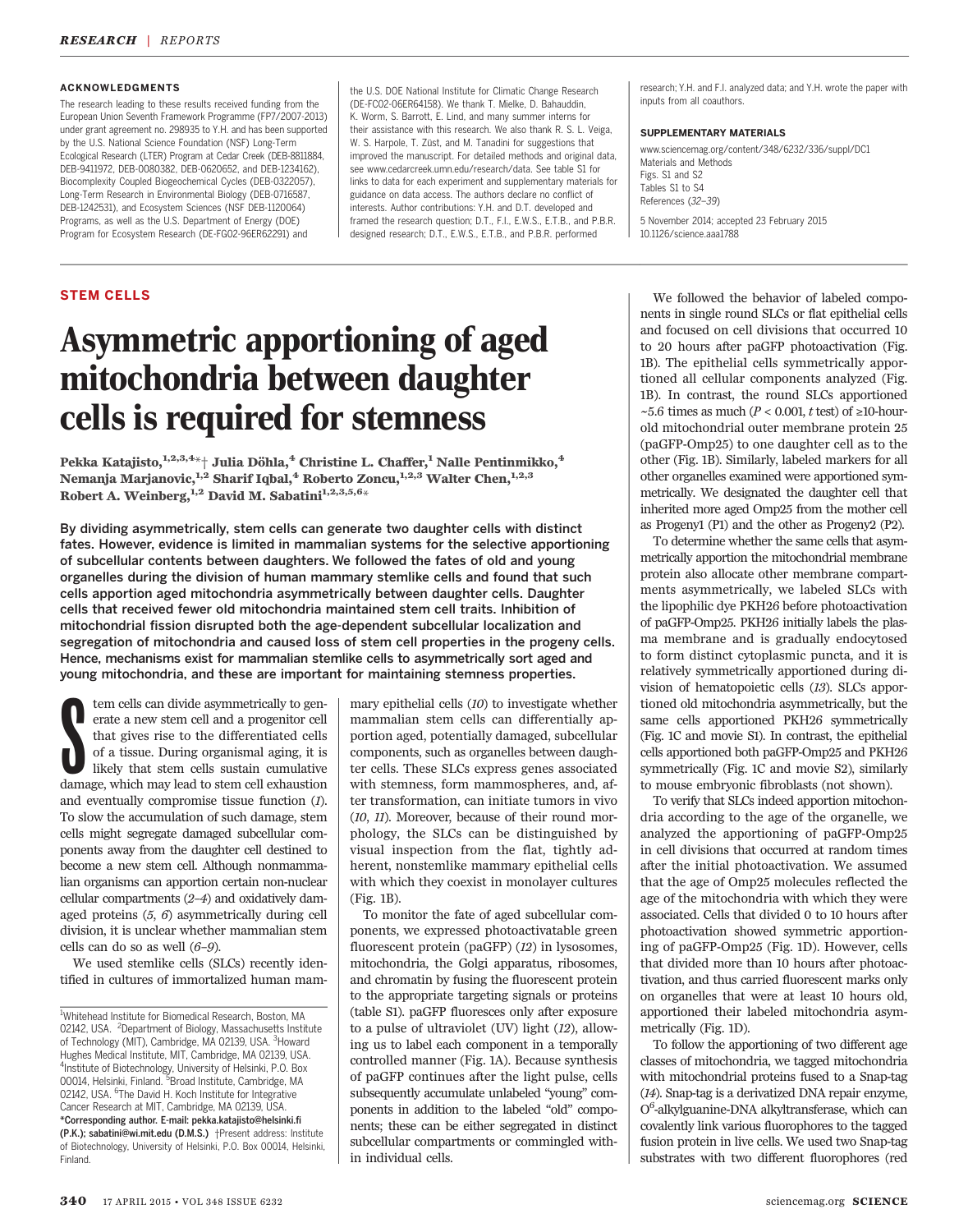



DOI: 10.1126/science.aaa1788 Science **348**, 336 (2015); Yann Hautier et al. **biodiversity Anthropogenic environmental changes affect ecosystem stability via**

This copy is for your personal, non-commercial use only.

colleagues, clients, or customers by [clicking here.](http://www.sciencemag.org/about/permissions.dtl) **If you wish to distribute this article to others**, you can order high-quality copies for your

following the guidelines [here.](http://www.sciencemag.org/about/permissions.dtl) **Permission to republish or repurpose articles or portions of articles** can be obtained by

**www.sciencemag.org (this information is current as of April 16, 2015 ): The following resources related to this article are available online at**

<http://www.sciencemag.org/content/348/6232/336.full.html> version of this article at: **Updated information and services,** including high-resolution figures, can be found in the online

[http://www.sciencemag.org/content/suppl/2015/04/15/348.6232.336.DC1.html](http://www.sciencemag.org/content/suppl/2015/04/15/348.6232.336.DC1.html )  **Supporting Online Material** can be found at:

<http://www.sciencemag.org/content/348/6232/336.full.html#ref-list-1> This article **cites 37 articles**, 9 of which can be accessed free:

<http://www.sciencemag.org/cgi/collection/ecology> **Ecology** This article appears in the following **subject collections:**

registered trademark of AAAS. 2015 by the American Association for the Advancement of Science; all rights reserved. The title Science is a American Association for the Advancement of Science, 1200 New York Avenue NW, Washington, DC 20005. Copyright Science (print ISSN 0036-8075; online ISSN 1095-9203) is published weekly, except the last week in December, by the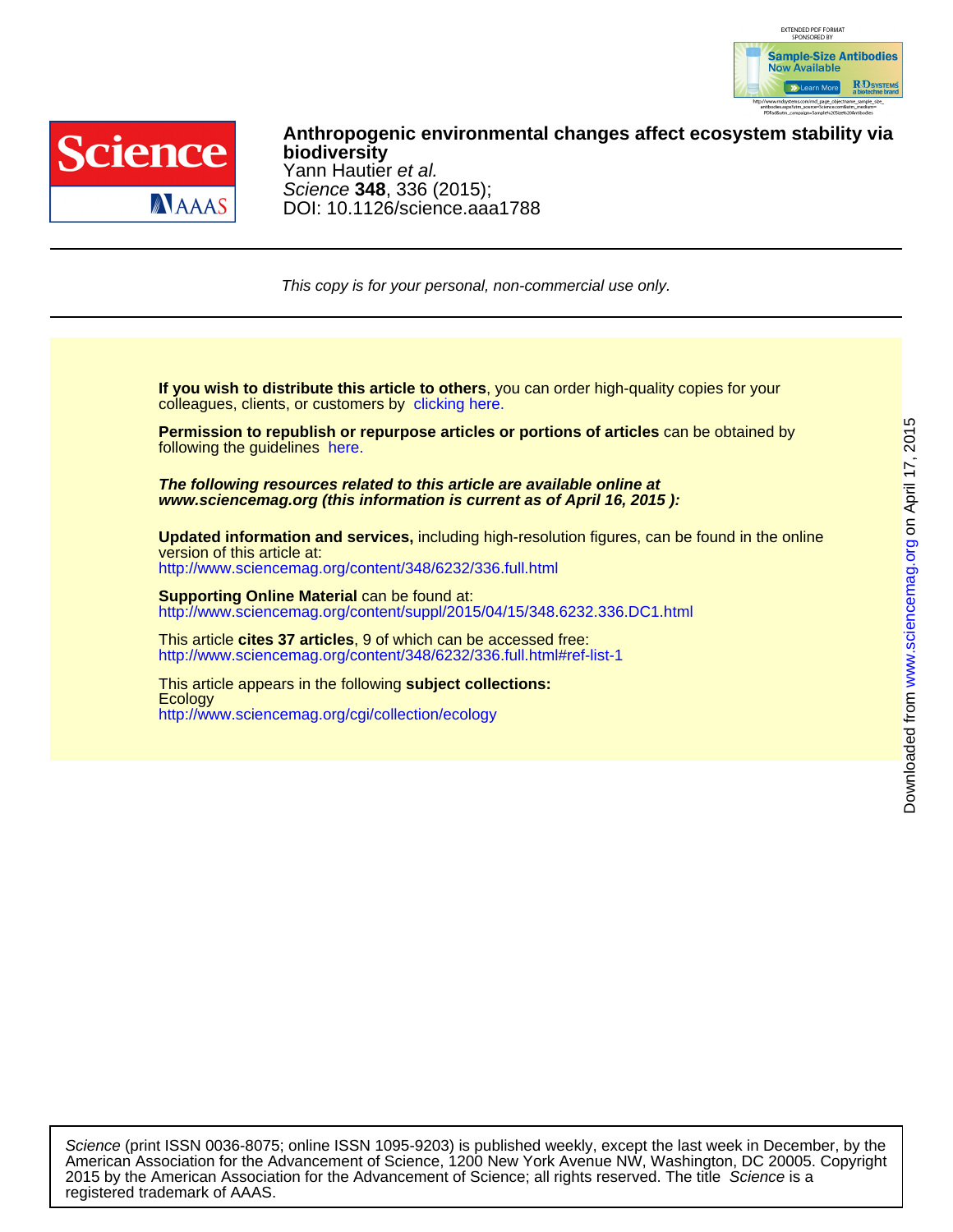www.sciencemag.org/content/348/6232/336/suppl/DC1



# Supplementary Materials for

# **Anthropogenic environmental changes affect ecosystem stability via biodiversity**

Yann Hautier,\* David Tilman, Forest Isbell, Eric W. Seabloom, Elizabeth T. Borer, Peter B. Reich

\*Corresponding author. E-mail: yann.hautier@plants.ox.ac.uk

Published 17 April 2015, *Science* **348**, 336 (2015) DOI: 10.1126/science.aaa1788

## **This PDF file includes:**

Materials and Methods Figs. S1 and S2 Tables S1 to S4 References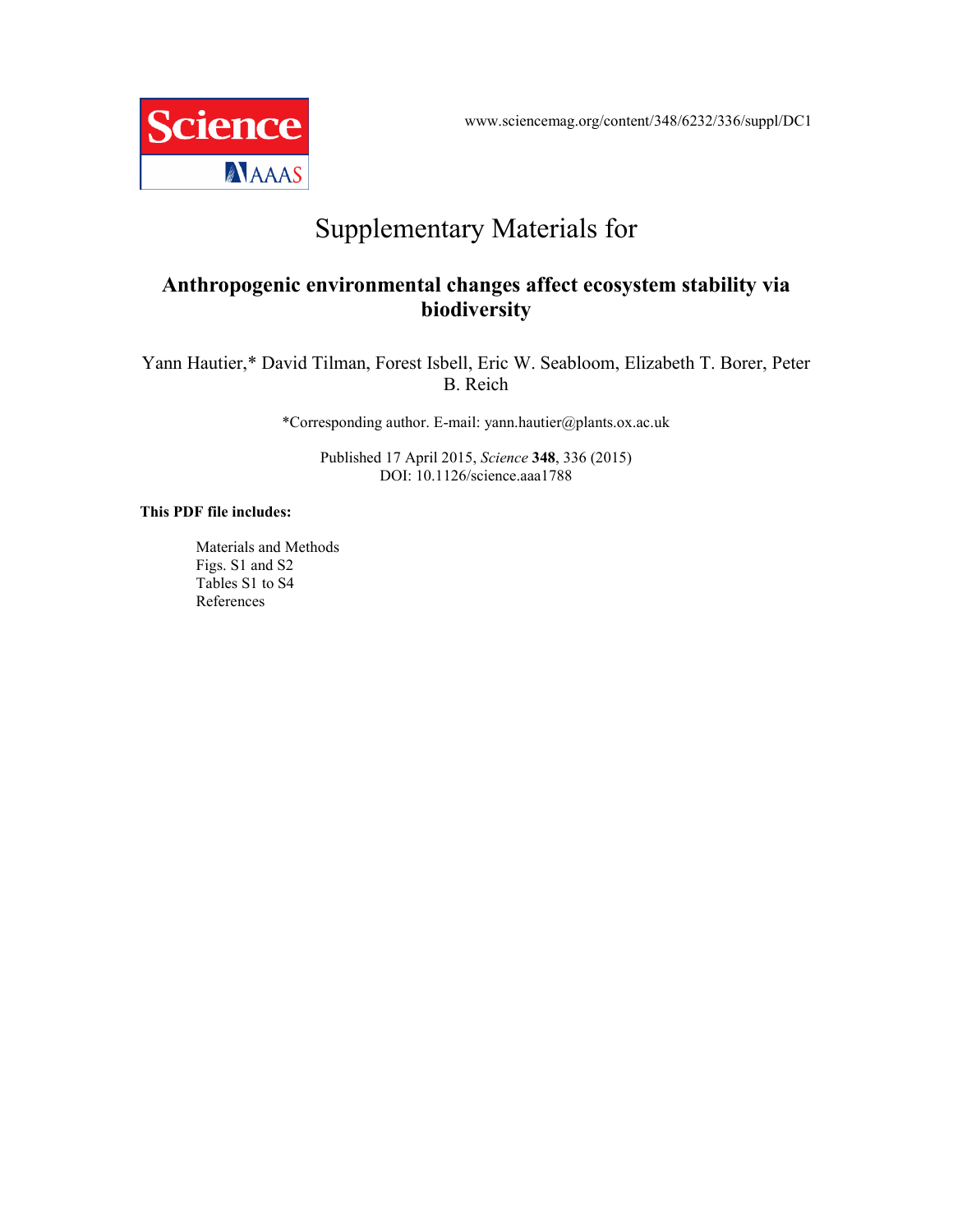## **Materials and Methods**

The 12 multi-year field experiments were all performed at Cedar Creek Ecosystem Science Reserve, Bethel, MN. Our experiments manipulated one or more of the following drivers: biodiversity, nitrogen, water, CO2, fire, and herbivory (Table 1). Responses reported here focus on effects of single factors. Responses to treatments were measured over the whole duration for each experiment ("long-term"; 4 to 28 years) and, when possible, over overlapping intervals of three consecutive years ("short-term").

For all analyses presented here and for each experiment, we first calculated the mean and standard deviation of aboveground biomass production over time within each plot. We then calculated the mean and standard deviation response as the natural logarithm of the ratio of the mean and standard deviation within each treatment plot divided by the average mean and standard deviation across all reference plots for a treatment. Stability response (lrr.S) was then calculated as the difference between the log response ratio of the mean (lrr.mean) and the log response ratio of the standard deviation (lrr.SD). Similarly, richness response was calculated as the natural log of the ratio of the temporal mean of richness within each treatment plot divided by the average temporal mean of richness in the reference plots (lrr.rich). Each variable has one value per treatment plot for each experiment (total of 578 treatment plots across all experiments) that summarizes temporal values derived from > 9,900 biomass measurements across all years of all treatment plots and from >2,400 biomass measurements from the various reference plots (total of 186 reference plots) associated with the various experiments. All analyses were conducted in R 2.15.1 (*32*).

We used mixed effect models to evaluate the influence on stability of changes in richness resulting from experimental manipulation or in response to other anthropogenic drivers. Experiments and anthropogenic drivers of environmental change grouped in six categories were treated as random effect allowing both the intercepts and slopes of regression versus diversity to vary between drivers if supported by model selection. Our analyses allowed us to test for biodiversity mediated effects on stability. However, in contrast to the experimental manipulation of biodiversity where the direction of the causality between changes in biodiversity and changes in stability is clearly identified, similarly to previous studies (*11, 33*) we assumed that changes in biodiversity in response to anthropogenic drivers including N, CO2, water, fire and herbivore, caused changes in ecosystem stability, rather than the inverse. Note that testing the effect of productivity on biodiversity would require manipulating productivity independently of abiotic factors, as biodiversity experiments have done. While our mixed effects model approach allows us testing biodiversity-mediated effects on stability, it does not allow us testing effects of anthropogenic drivers on stability independently of their effects on biodiversity. To evaluate the direction and magnitude of effect sizes on mean, SD and stability among drivers, we used ANOVA on the untransformed data from all years that kept the sign  $(i.e., + or -)$  of the effect on the response.

To evaluate the influence of shifts in the abundances of functional groups through time on productivity, functional groups were grouped in four categories including C3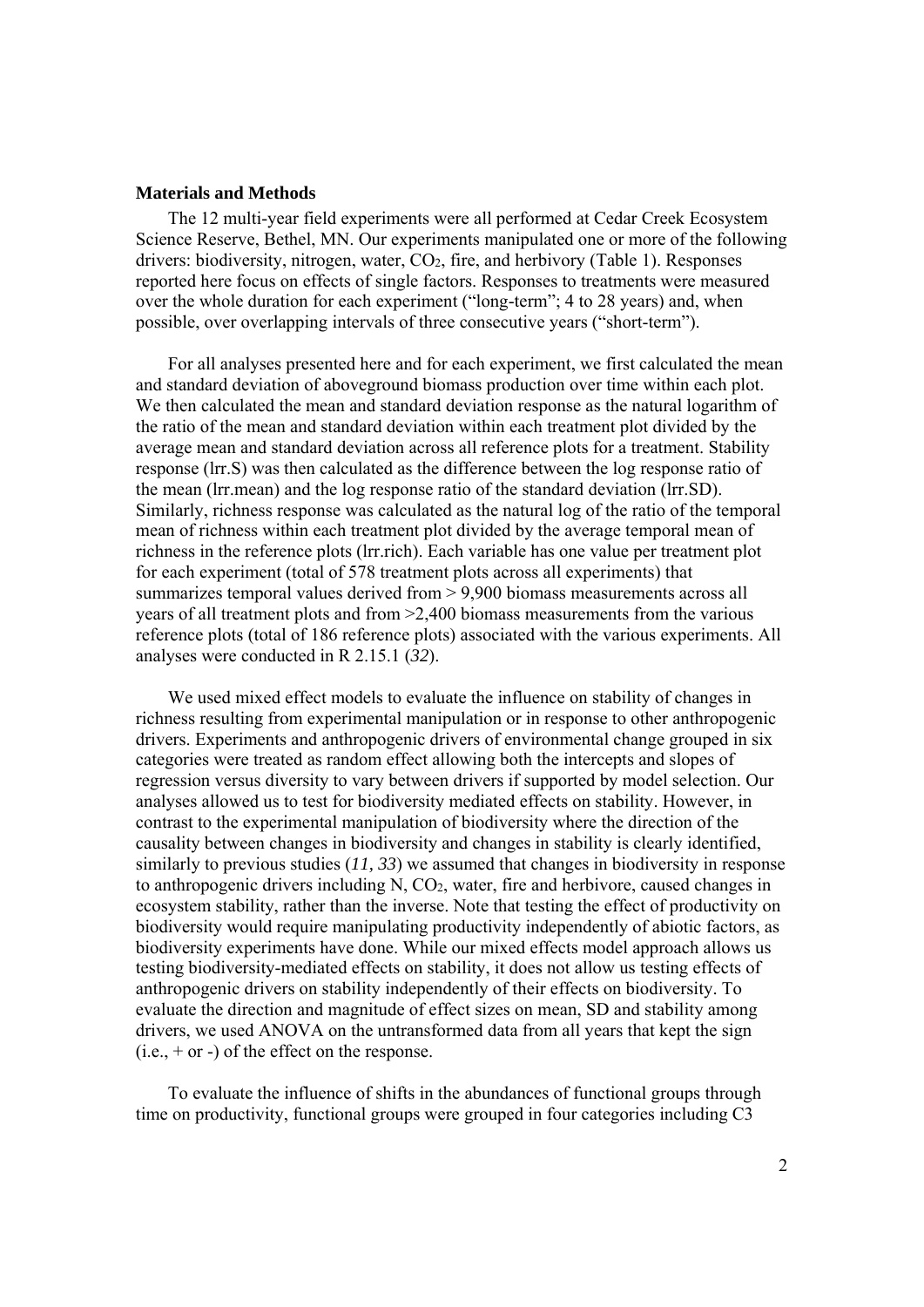grasses, C4 grasses, forbs and legumes and calendar years were turned into chronological years after treatment was applied (post treatment year). We conducted an analysis of covariance to test whether aboveground biomass production depended on post treatment year, functional groups, anthropogenic drivers of environmental change, or their interaction. Aboveground biomass production was log transformed to ensure normality.

To test for temporal trends in stability and diversity responses to drivers, we used data on overlapping intervals of three consecutive years. We turned the three-years intervals into single values representing the chronological year after treatment was applied (post treatment period), such that year 1-3 became post treatment period 1, year 2-4 became post treatment period 2, year 3-5 became post treatment period 3, and so on. We conducted an analysis of covariance to test whether the log response ratio of diversity and stability depended on the post treatment period, anthropogenic drivers of environmental change, or their interaction.

## Detailed methods and original data can be found at

http://www.cedarcreek.umn.edu/research/data. Use of data must be in accordance with the conditions agreed to in the Cedar Creek Ecosystem Science Reserve Data Access Policy. Each Cedar Creek research project is assigned an "experiment number", such as "e001" (see column five in Table S1 for the experiment number of each experiment used in this study). Data for each experiment can be accessed using the dropdown "Experiments" menu in the box "Search Data". For example to access experiment "e120", scroll down the "Experiments" menu in the box "Search Data" and click "e120: Biodiversity II: Effects of Plant Biodiversity on Population and Ecosystem Processes". Then click the box "search" and access the plant aboveground biomass data by clicking on "ple120" in the column "Dataset ID" of the box "Signature research". This will open a new window where the dataset can be downloaded in "TEXT FORMAT", "HTML FORMAT" or "EML FORMAT" by clicking on the corresponding link in the box "Download dataset lpe120". Data for each experiment can also be directly accessed by clicking on the links provided in column six of Table S1. For example to access experiment "e120" click on http://www.cedarcreek.umn.edu/research/data/dataset?ple120 and then choose the format by clicking on the corresponding link in the box "Download dataset lpe120". The first time you access the data you will have to create an account in order to log in by clicking on the link "Click here to create a new account" and agree with the code of ethics and rules for use.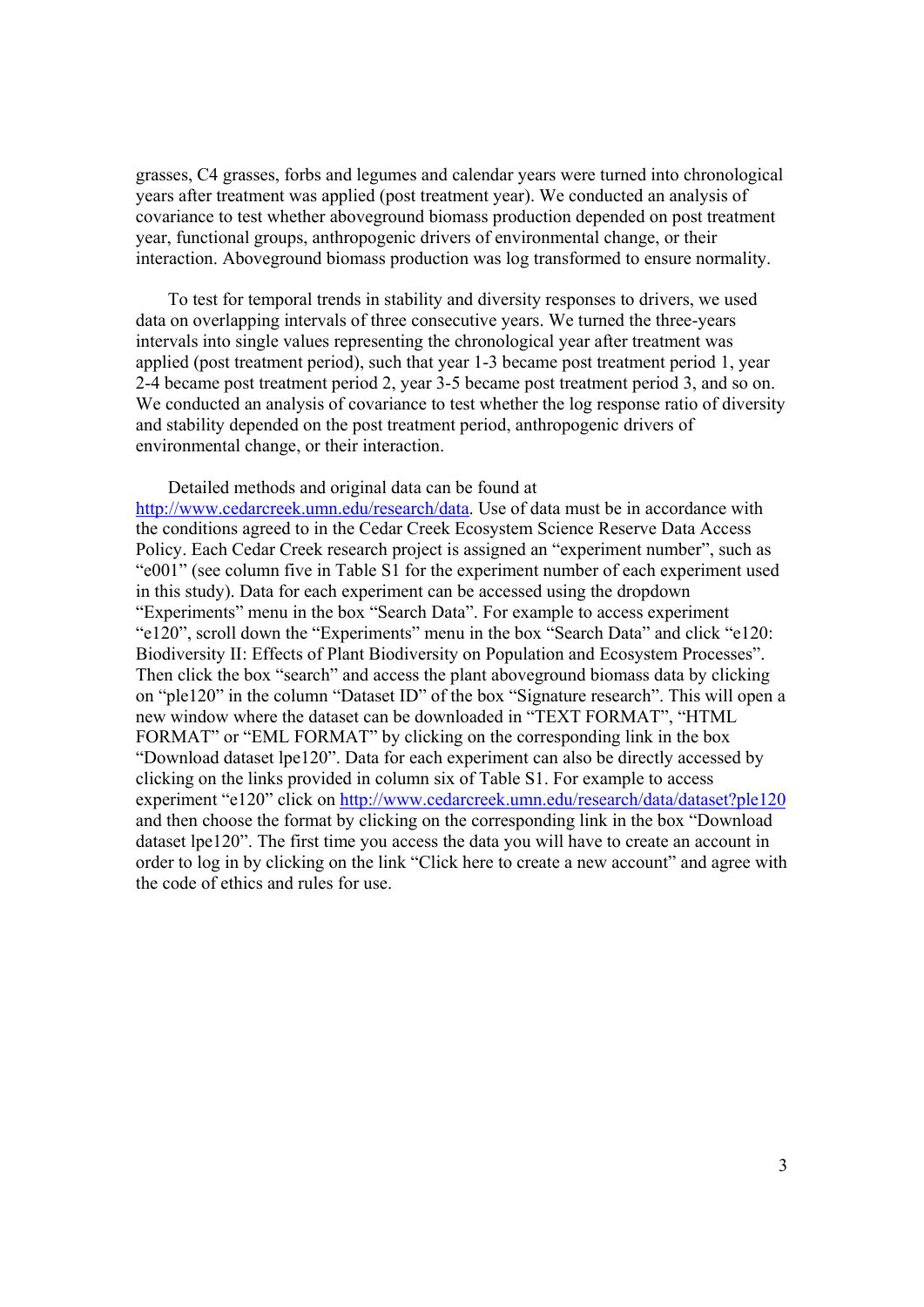

# **Fig. S1.**

Relationship between observed changes in stability of productivity in response to anthropogenic drivers and predicted changes in stability based on biodiversity manipulations. The biodiversity experiments slightly underestimated the effects of realistic biodiversity losses on stability in the anthropogenic change experiments; the slope (slope and 95% confidence intervals: 1.86 (1.37 to 2.34)) is greater than the slope of 1.0 expected for a 1:1 match between observed and predicted values (dashed line). The slopes of the change in biodiversity versus the change in stability in both experiment types were not significantly different  $(F_{1,561} = 3.29, P = 0.07; Fig. 1)$ .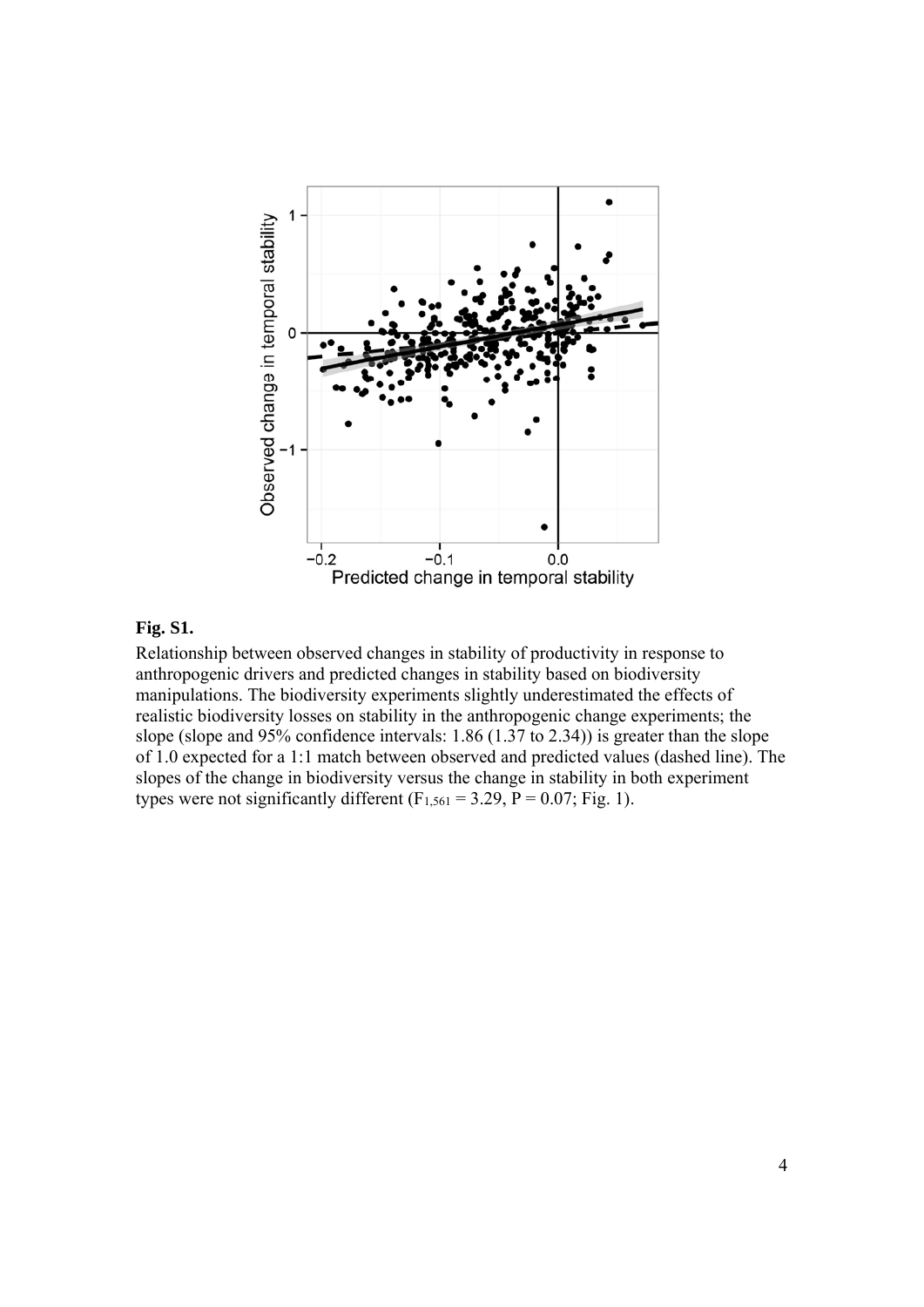

# **Fig. S2.**

Temporal trends in effect sizes of aboveground biomass (log transformed) in response to anthropogenic drivers of environmental change for four plant functional groups: C3 grasses, C4 grasses, forbs and legumes. Colors for the points and lines correspond to treatments in Fig. 2.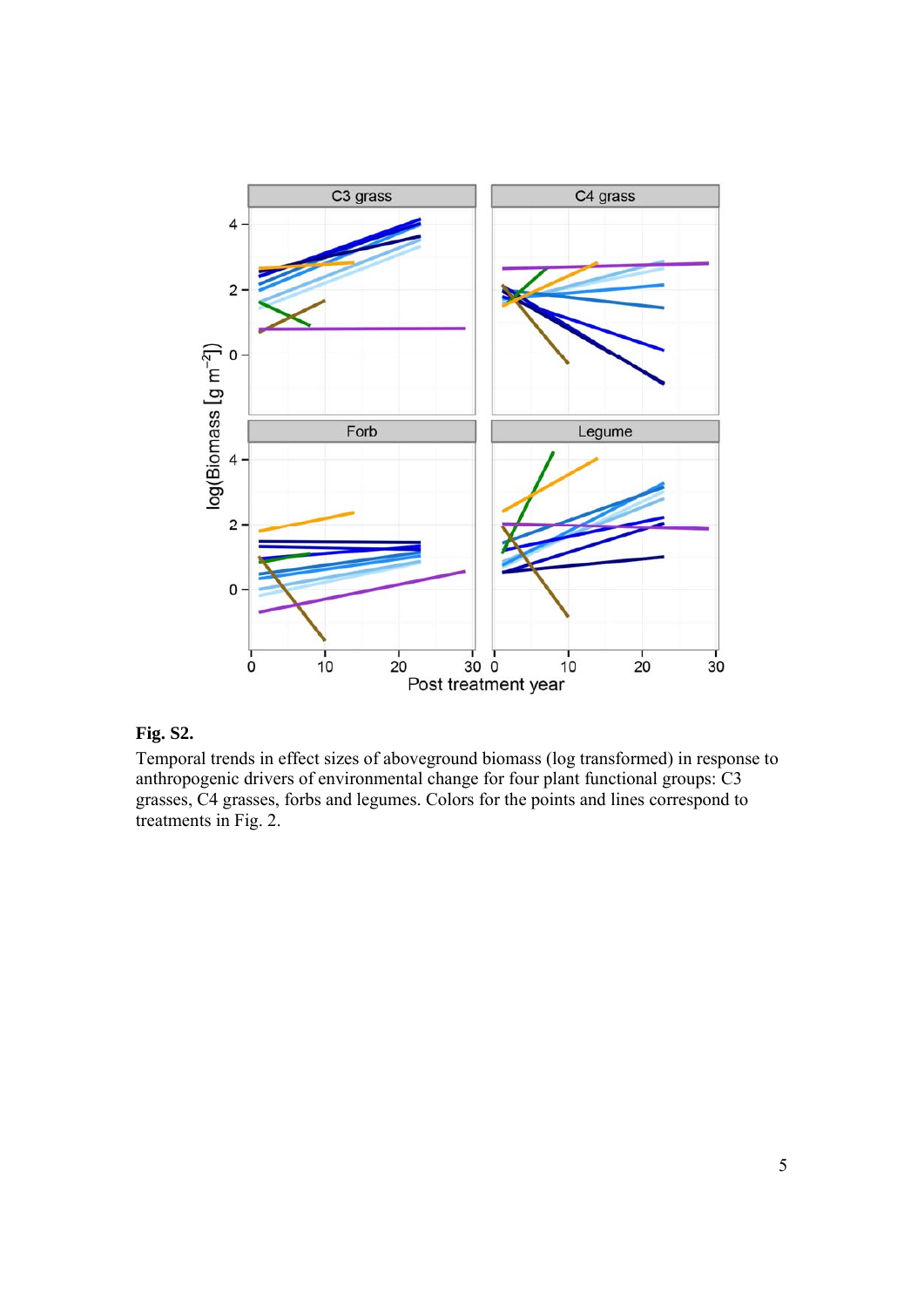# **Table S1.**

Summary of field experiments ( $N = 12$ ). Compare with Table 1 in Tilman *et al.* (5) to identify for the main differences in the data used in the two studies. Detailed methods and original data can be found at http://www.cedarcreek.umn.edu/research/data. Data for each experiment can also be directly accessed by clicking on the links provided in column six.

| Experi-<br>mental<br>variable | Variables used<br>in analyses                                                                                          | <b>Experiment</b><br>period (no. years) | <b>Years with</b><br>data<br>available                                         | Experi-<br>ment<br>no./name   | Website link                                                                | <b>Field/ring</b> | Number<br>of<br>control | Source |
|-------------------------------|------------------------------------------------------------------------------------------------------------------------|-----------------------------------------|--------------------------------------------------------------------------------|-------------------------------|-----------------------------------------------------------------------------|-------------------|-------------------------|--------|
|                               |                                                                                                                        |                                         |                                                                                |                               |                                                                             |                   | plots per<br>year       |        |
| CO <sub>2</sub><br>addition   | Ambient CO <sub>2</sub> or<br>560 ppm $CO2$<br>via "FACE" (only<br>9 or 16 species<br>plots that were<br>unfertilized) | 1998-2011 (14 y)                        | 1998-2011                                                                      | e141<br>"BioCON"              | http://www.ce<br>darcreek.umn.<br>edu/research/<br>data/dataset?<br>ple141  | 1,2,3,4,5,6       | 27                      | (34)   |
| <b>Diversity</b>              | 1,2,4,16 species                                                                                                       | 1996-2013 (18 y)                        | 1996-2013                                                                      | e120<br>"BigBio"              | http://www.ce<br>darcreek.umn.<br>edu/research/<br>data/dataset?<br>ple120  |                   | 35                      | (17)   |
| <b>Diversity</b>              | 1,4,16 species<br>(only unfertilized<br>and ambient<br>$CO2$ plots)                                                    | 1998-2011 (14 y)                        | 1998-2011                                                                      | e141<br>"BioCON"              | http://www.ce<br>darcreek.umn.<br>edu/research/<br>data/dataset?<br>ple141  | 1,2,3,4,5,6       | 24                      | (34)   |
| Fire<br>suppressi<br>on       | Unburned or<br>annual fire                                                                                             | 1983-2010 (28 y)                        | 1983, 1987,<br>1991, 2000,<br>2010                                             | e012                          | http://www.ce<br>darcreek.umn.<br>edu/research/<br>data/dataset?<br>ple012  | в                 | 6                       | (35)   |
| Fire<br>suppressi<br>on       | Unburned or<br>annual fire<br>(unfertilized plots<br>only)                                                             | 1992-2011 (20 y)                        | 1992-<br>1994,1996-<br>1997, 1999-<br>2000, 2002,<br>2004, 2008-<br>2009, 2011 | e098                          | http://www.ce<br>darcreek.umn.<br>edu/research/<br>data/dataset?<br>ple098  | E002 B            | 6                       | (5)    |
| Herbivory<br>exclusion        | Unfenced or<br>deer exclosure                                                                                          | 2005-2011 (7 y)                         | 2005-2011                                                                      | e001                          | http://www.ce<br>darcreek.umn.<br>edu/research/<br>data/dataset?<br>ple001  | С                 | 23                      | (36)   |
| Herbivory<br>exclusion        | Unfenced or<br>deer exclosure                                                                                          | 2008-2011 (4 y)                         | 2008-2011                                                                      | e245                          | http://www.ce<br>darcreek.umn.<br>edu/research/<br>data/dataset?<br>ple245  |                   | 8                       | (5)    |
| Herbivory<br>exclusion        | Unfenced or<br>deer exclosure                                                                                          | 2007-2012 (6 y)                         | 2007-2012                                                                      | e247<br>"Nutrient<br>Network" | http://www.ce<br>darcreek.umn.<br>edu/research/<br>data/dataset?<br>acue247 |                   | 5                       | (37)   |
| Nitrogen<br>addition          | 0,10,20,34,54,95<br>,170, 270 kg N<br>ha $-1$ yr $1$                                                                   | 1982-2004 (23 y)                        | 1982-2004                                                                      | e001                          | http://www.ce<br>darcreek.umn.<br>edu/research/<br>data/dataset?<br>ple001  | B, C, D           | 23                      | (36)   |
| Nitrogen<br>addition          | 0,10,20,34,54,95<br>,170, 270 kg N<br>ha <sup>-1</sup> yr <sup>-1</sup>                                                | 1982-2004 (23 y)                        | 1982-<br>1994,1996-<br>2000,2002-<br>2004                                      | e002                          | http://www.ce<br>darcreek.umn.<br>edu/research/<br>data/dataset?<br>ple002  | B,C               | 15                      | (36)   |
| Water<br>addition             | Ambient rain or<br>~50% increase<br>via watering                                                                       | 1982-1991 (10 y)                        | 1982, 1984,<br>1986, 1988-<br>1989, 1991                                       | e003                          | http://www.ce<br>darcreek.umn.<br>edu/research/<br>data/dataset?<br>ple003  | A,B               | 8                       | (38)   |
| Water<br>addition             | Ambient rain or<br>~50% increase<br>via watering                                                                       | 2007-2011 (5 y)                         | 2007-2011                                                                      | e248                          | http://www.ce<br>darcreek.umn.<br>edu/research/<br>data/dataset?<br>pce248  |                   | 6                       | (39)   |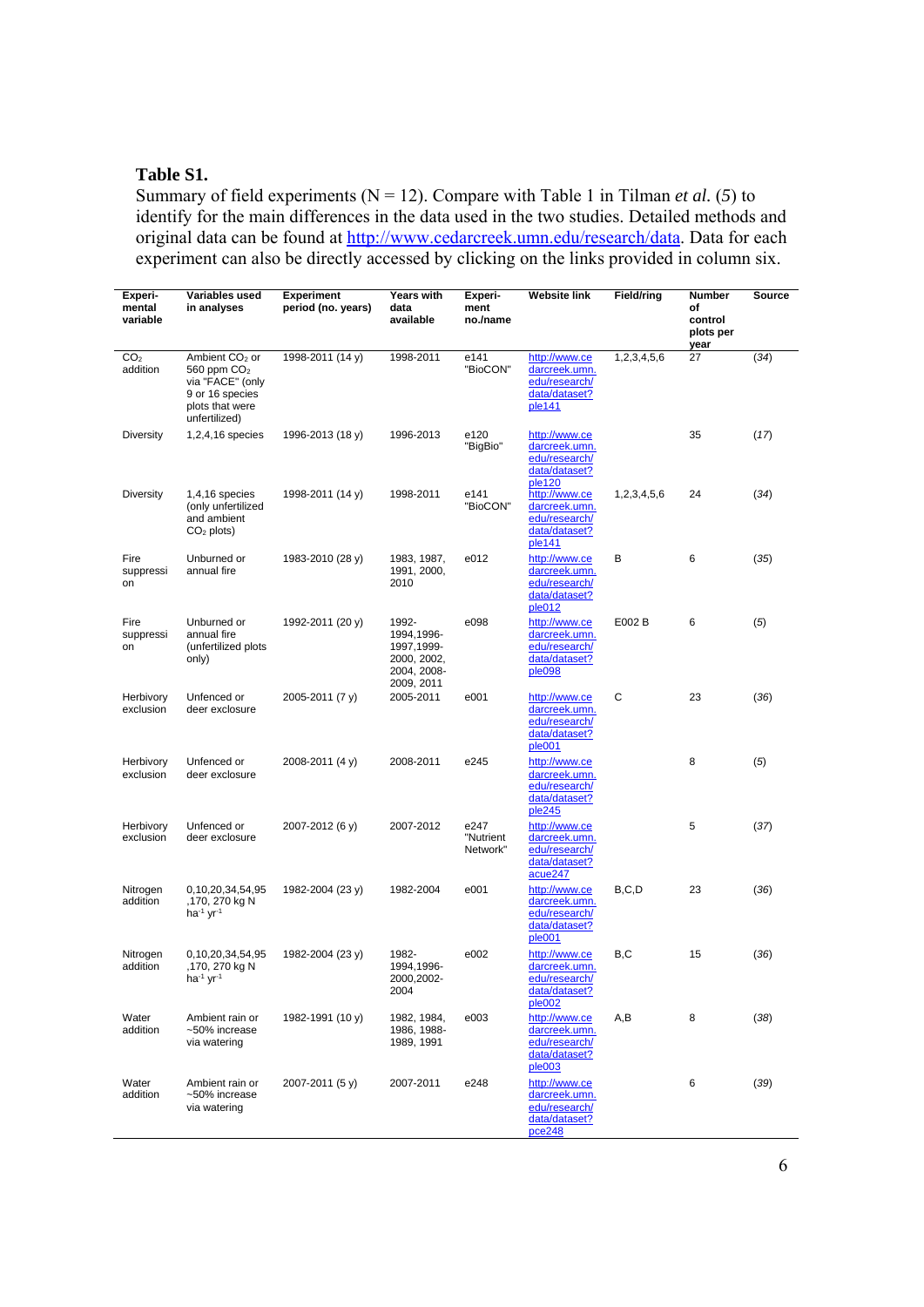## **Table S2.**

Biodiversity-mediated effects on temporal stability of productivity do not depend on the factor that causes the change in biodiversity. The model comparison tests the anthropogenic drivers of environmental change random effect of the mixed effects model of the log response ratio of temporal stability of productivity (lrr.S) as a function of the log response ratio of plant species richness (lrr.rich). The models compare a model with random intercepts only versus a model with random intercepts and slopes. Table shows the degrees of freedom (DF), the Bayesian Information Criteria values (BIC), the difference in the Bayesian Information Criteria values (ΔBIC) and the evidence (E) for each model. For the model with random intercepts only, BIC is much lower, which thus does not support the hypothesis that slopes of regression vary between the different drivers. With a difference in BIC of 12.7, the model with random intercepts only has 572.5 times the weight of evidence, E, in its favor when compared to the model in which the driver-dependent regressions have both different intercepts and different slopes.

| Model                                                                                      |            | $DF$ BIC $\triangle BIC$ | E  |
|--------------------------------------------------------------------------------------------|------------|--------------------------|----|
| Fixed=lrr.rich, Random=1                                                                   | 5 2 2 3 .0 | 0 <sub>0</sub>           | 10 |
| Fixed=Irr.rich, Random=1+Irr.rich $\begin{array}{ l} 7 & 235.7 & 12.7 & 572.5 \end{array}$ |            |                          |    |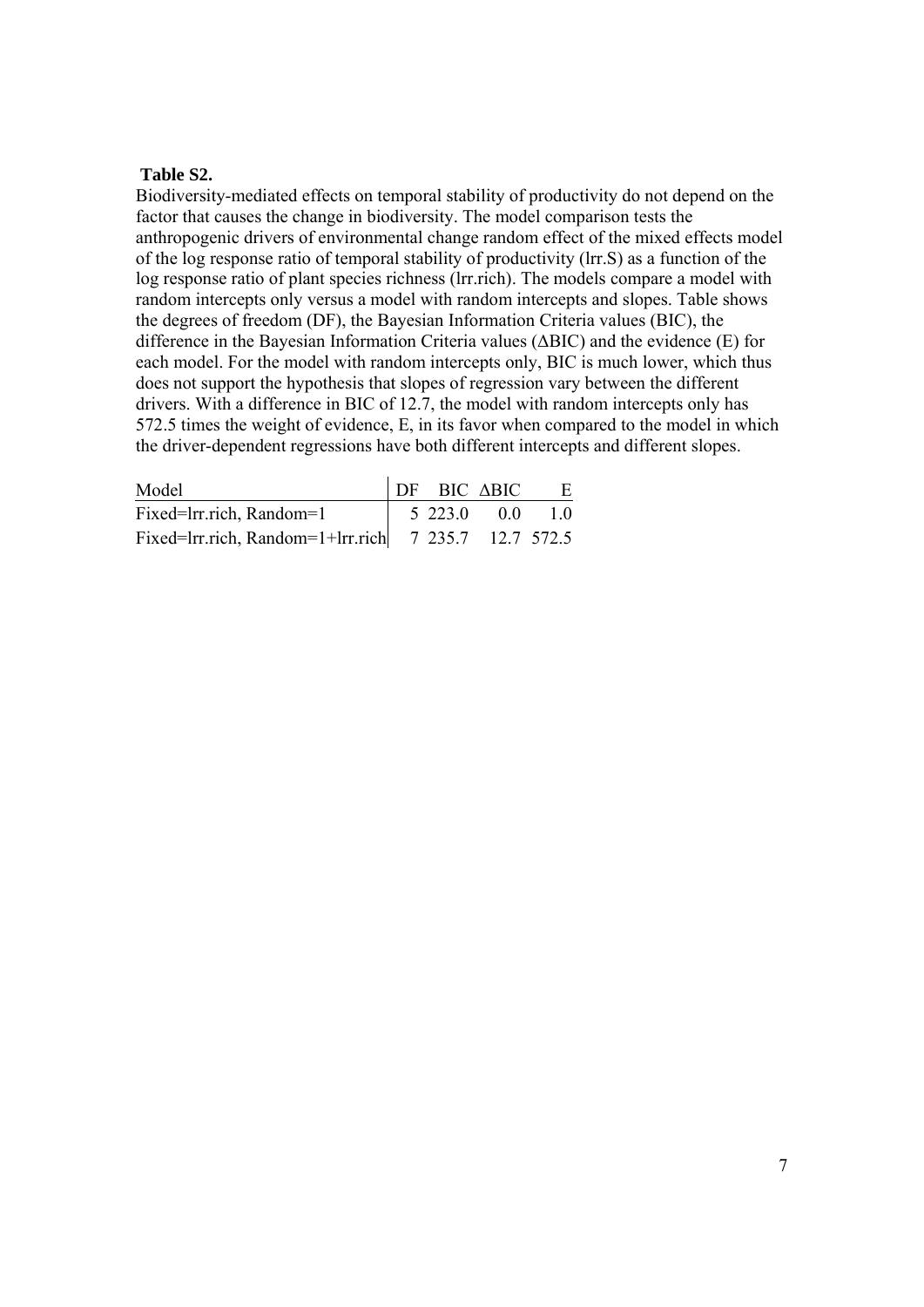# **Table S3.**

Linear model showing that there is no remaining effect of anthropogenic drivers (FacTrt) on the residuals (Residuals) of the mixed effects model of the log response ratio of temporal stability of productivity (lrr.S) as a function of the log response ratio of plant species richness (lrr.rich) in response to anthropogenic environmental changes.

|                                          |  | $\vert$ Df Sum Sq Mean Sq F value Pr(>F) |  |
|------------------------------------------|--|------------------------------------------|--|
| FacTrt   4 0.0232 0.005810 0.0976 0.9832 |  |                                          |  |
| Residuals 333 19.8319 0.059555           |  |                                          |  |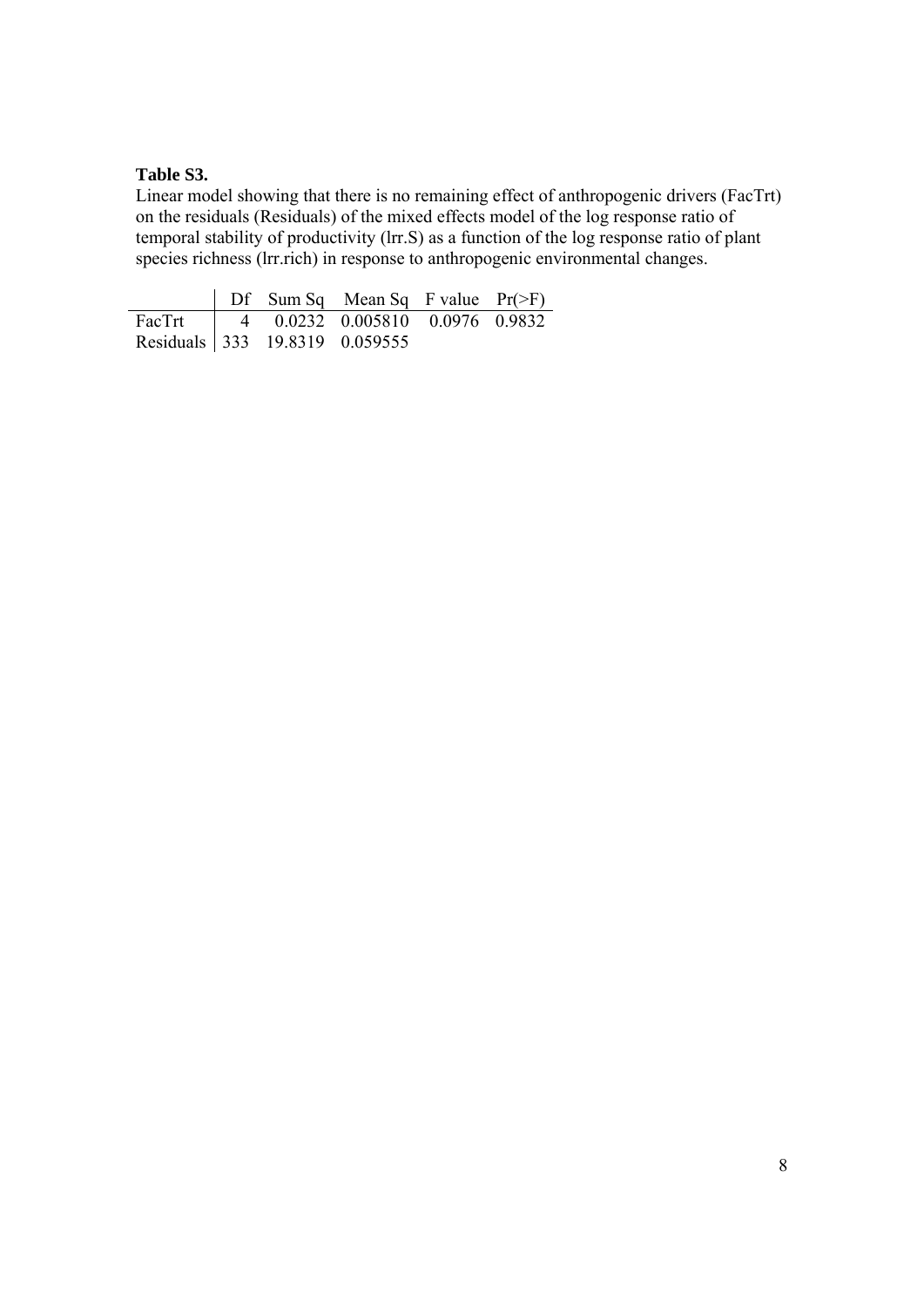# **Table S4.**

Effect of anthropogenic drivers of environmental change on the log response ratio of mean (lrr.mean), standard deviation (lrr.SD) and tempoal stability (lrr.S) of productivity, and diversity (lrr.rich). Results are shown as mean effects with their 95% CI. Variables listed in boldface are those with effects significantly greater than zero; variables listed in italic are those with effects significantly lower than zero.

|                                     | lrr.mean |                  |          | $Irr$ . $SD$ |                            |          | Irr.S    |                            |          | lrr.rich |                            |                   |
|-------------------------------------|----------|------------------|----------|--------------|----------------------------|----------|----------|----------------------------|----------|----------|----------------------------|-------------------|
| Source                              | Effect   | 2.5%             | 97.5%    | Effect       | 2.5%                       | $97.5\%$ | Effect   | $2.5\%$                    | 97.5%    | Effect   | 2.5%                       | 97.5%             |
| Diversity 16 vs. 1                  |          | $-1.017 - 1.072$ | $-0.962$ |              | $-0.604 - 0.660$           | $-0.549$ |          | $-0.413$ $-0.468$ $-0.357$ |          | $-2.773$ |                            |                   |
| Diversity 16 vs. 2                  | $-0.700$ | -0.796           | $-0.604$ |              | $-0.480$ $-0.576$ $-0.384$ |          |          | $-0.220$ $-0.316$ $-0.124$ |          | $-2.079$ |                            |                   |
| Diversity 16 vs. 4                  | $-0.462$ | $-0.522$         | $-0.403$ | $-0.240$     | $-0.300 - 0.181$           |          | $-0.222$ | $-0.282$                   | $-0.163$ | $-1.386$ |                            |                   |
| N addition 270 kg ha <sup>-1</sup>  | 0.657    | 0.565            | 0.749    | 0.947        | 0.855                      | 1.039    | $-0.290$ | $-0.382 - 0.198$           |          |          | $-0.804$ $-0.886$ $-0.722$ |                   |
| N addition 170 kg ha <sup>-1</sup>  | 0.599    | 0.507            | 0.691    | 0.752        | 0.660                      | 0.843    |          | $-0.153$ $-0.245$ $-0.061$ |          |          | $-0.666$ $-0.748$ $-0.584$ |                   |
| N addition 95 kg ha <sup>-1</sup>   | 0.464    | 0.372            | 0.556    | 0.564        | 0.472                      | 0.656    |          | $-0.100 - 0.192 - 0.008$   |          |          | $-0.551 - 0.632 - 0.469$   |                   |
| N addition 54 kg ha <sup>-1</sup>   | 0.368    | 0.276            | 0.460    | 0.477        | 0.385                      | 0.569    |          | $-0.109 - 0.201$           | $-0.017$ |          | $-0.395$ $-0.477$ $-0.313$ |                   |
| N addition 34 kg ha <sup>-1</sup>   | 0.241    | 0.149            | 0.333    | 0.280        | 0.189                      | 0.372    | $-0.039$ | $-0.131$                   | 0.053    |          | $-0.317$ $-0.398$ $-0.235$ |                   |
| N addition 20 $kg$ ha <sup>-1</sup> | 0.148    | 0.057            | 0.240    | 0.140        | 0.048                      | 0.232    | 0.008    | $-0.084$                   | 0.100    | $-0.197$ |                            | $-0.278$ $-0.115$ |
| N addition 10 kg ha <sup>-1</sup>   | 0.038    | $-0.054$         | 0.130    | $-0.070$     | $-0.162$                   | 0.022    | 0.108    | 0.017                      | 0.200    |          | $-0.130 -0.212 -0.048$     |                   |
| CO <sub>2</sub>                     | 0.111    | 0.002            | 0.220    |              | $0.046 - 0.063$            | 0.155    | 0.065    | $-0.044$                   | 0.174    | $-0.041$ | $-0.138$                   | 0.056             |
| Fire                                | 0.091    | $-0.072$         | 0.255    | $-0.083$     | $-0.246$                   | 0.081    | 0.174    | 0.011                      | 0.338    | 0.163    | 0.017                      | 0.309             |
| Herbivory                           | 0.143    | 0.013            | 0.273    | 0.224        | 0.094                      | 0.354    | $-0.081$ | $-0.211$                   | 0.049    |          | $-0.163 - 0.279$           | $-0.048$          |
| Water                               | 0.149    | $-0.003$         | 0.300    | $-0.107$     | $-0.258$                   | 0.045    | 0.255    | 0.104                      | 0.407    | $-0.002$ | $-0.137$                   | 0.133             |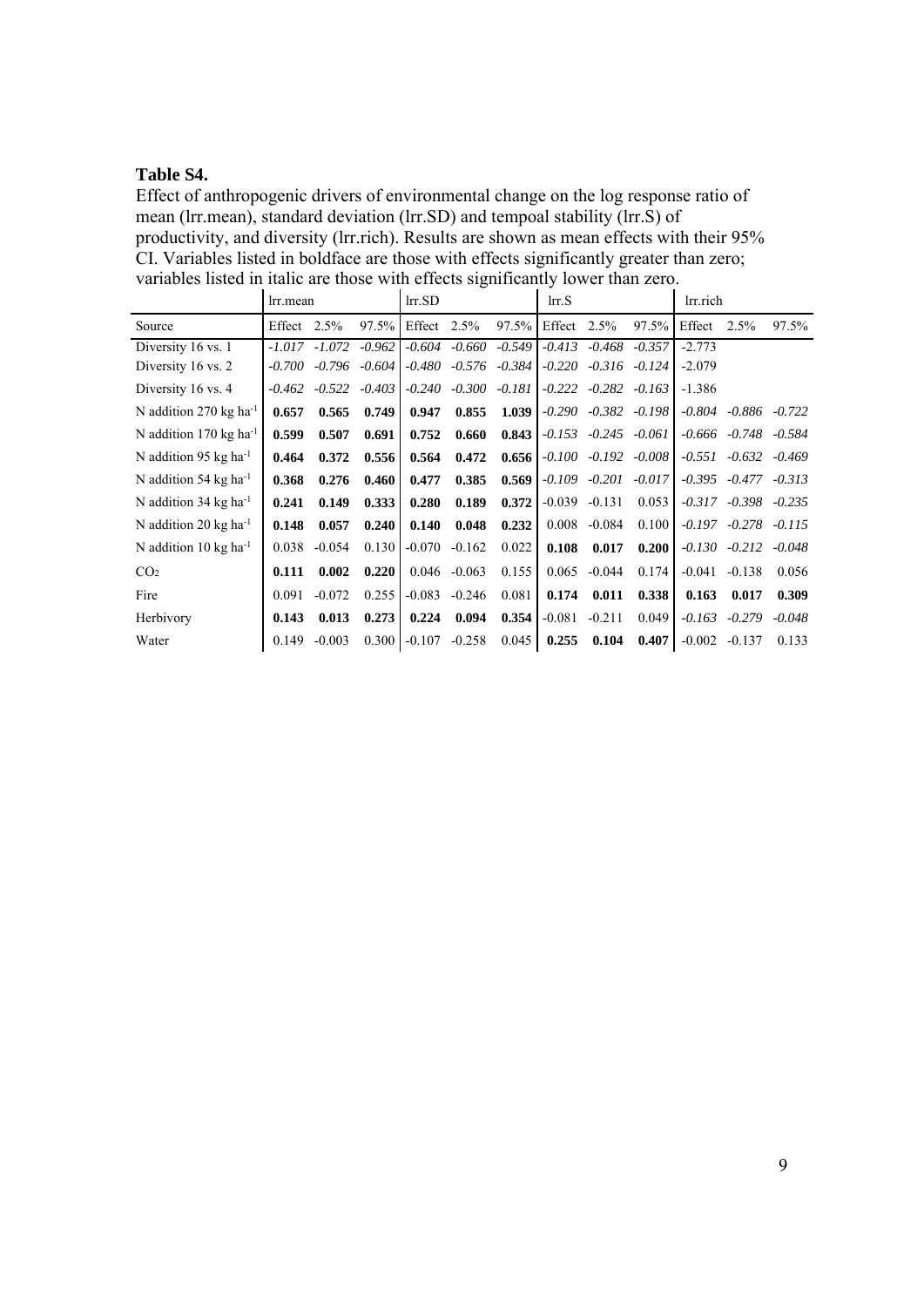# **References and Notes**

- 1. P. M. Vitousek, H. A. Mooney, J. Lubchenco, J. M. Melillo, Human Domination of Earth's Ecosystems. *Science* **277**, 494–499 (1997). [doi:10.1126/science.277.5325.494](http://dx.doi.org/10.1126/science.277.5325.494)
- 2. S. L. Pimm, G. J. Russell, J. L. Gittleman, T. M. Brooks, The future of biodiversity. *Science* **269**, 347–350 (1995). [Medline](http://www.ncbi.nlm.nih.gov/entrez/query.fcgi?cmd=Retrieve&db=PubMed&list_uids=17841251&dopt=Abstract) [doi:10.1126/science.269.5222.347](http://dx.doi.org/10.1126/science.269.5222.347)
- 3. A. D. Barnosky, N. Matzke, S. Tomiya, G. O. Wogan, B. Swartz, T. B. Quental, C. Marshall, J. L. McGuire, E. L. Lindsey, K. C. Maguire, B. Mersey, E. A. Ferrer, Has the Earth's sixth mass extinction already arrived? *Nature* **471**, 51–57 (2011). [Medline](http://www.ncbi.nlm.nih.gov/entrez/query.fcgi?cmd=Retrieve&db=PubMed&list_uids=21368823&dopt=Abstract) [doi:10.1038/nature09678](http://dx.doi.org/10.1038/nature09678)
- 4. J. Rockström, W. Steffen, K. Noone, A. Persson, F. S. Chapin 3rd, E. F. Lambin, T. M. Lenton, M. Scheffer, C. Folke, H. J. Schellnhuber, B. Nykvist, C. A. de Wit, T. Hughes, S. van der Leeuw, H. Rodhe, S. Sörlin, P. K. Snyder, R. Costanza, U. Svedin, M. Falkenmark, L. Karlberg, R. W. Corell, V. J. Fabry, J. Hansen, B. Walker, D. Liverman, K. Richardson, P. Crutzen, J. A. Foley, A safe operating space for humanity. *Nature* **461**, 472–475 (2009). [Medline](http://www.ncbi.nlm.nih.gov/entrez/query.fcgi?cmd=Retrieve&db=PubMed&list_uids=19779433&dopt=Abstract) [doi:10.1038/461472a](http://dx.doi.org/10.1038/461472a)
- 5. D. Tilman, P. B. Reich, F. Isbell, Biodiversity impacts ecosystem productivity as much as resources, disturbance, or herbivory. *Proc. Natl. Acad. Sci. U.S.A.* **109**, 10394–10397 (2012). [Medline](http://www.ncbi.nlm.nih.gov/entrez/query.fcgi?cmd=Retrieve&db=PubMed&list_uids=22689971&dopt=Abstract) [doi:10.1073/pnas.1208240109](http://dx.doi.org/10.1073/pnas.1208240109)
- 6. D. U. Hooper, E. C. Adair, B. J. Cardinale, J. E. Byrnes, B. A. Hungate, K. L. Matulich, A. Gonzalez, J. E. Duffy, L. Gamfeldt, M. I. O'Connor, A global synthesis reveals biodiversity loss as a major driver of ecosystem change. *Nature* **486**, 105–108 (2012)[.](http://www.ncbi.nlm.nih.gov/entrez/query.fcgi?cmd=Retrieve&db=PubMed&list_uids=22678289&dopt=Abstract) [Medline](http://www.ncbi.nlm.nih.gov/entrez/query.fcgi?cmd=Retrieve&db=PubMed&list_uids=22678289&dopt=Abstract)
- 7. Y. Hautier, E. W. Seabloom, E. T. Borer, P. B. Adler, W. S. Harpole, H. Hillebrand, E. M. Lind, A. S. MacDougall, C. J. Stevens, J. D. Bakker, Y. M. Buckley, C. Chu, S. L. Collins, P. Daleo, E. I. Damschen, K. F. Davies, P. A. Fay, J. Firn, D. S. Gruner, V. L. Jin, J. A. Klein, J. M. Knops, K. J. La Pierre, W. Li, R. L. McCulley, B. A. Melbourne, J. L. Moore, L. R. O'Halloran, S. M. Prober, A. C. Risch, M. Sankaran, M. Schuetz, A. Hector, Eutrophication weakens stabilizing effects of diversity in natural grasslands. *Nature* **508**, 521–525 (2014). [Medline](http://www.ncbi.nlm.nih.gov/entrez/query.fcgi?cmd=Retrieve&db=PubMed&list_uids=24531763&dopt=Abstract) [doi:10.1038/nature13014](http://dx.doi.org/10.1038/nature13014)
- 8. C. J. Stevens, N. B. Dise, J. O. Mountford, D. J. Gowing, Impact of nitrogen deposition on the species richness of grasslands. *Science* **303**, 1876–1879 (2004). [Medline](http://www.ncbi.nlm.nih.gov/entrez/query.fcgi?cmd=Retrieve&db=PubMed&list_uids=15031507&dopt=Abstract) [doi:10.1126/science.1094678](http://dx.doi.org/10.1126/science.1094678)
- 9. Z. L. Yang, J. van Ruijven, G. Z. Du, The effects of long-term fertilization on the temporal stability of alpine meadow communities. *Plant Soil* **345**, 315–324 (2011). [doi:10.1007/s11104-011-0784-0](http://dx.doi.org/10.1007/s11104-011-0784-0)
- 10. S. L. Collins, L. B. Calabrese, Effects of fire, grazing and topographic variation on vegetation structure in tallgrass prairie. *J. Veg. Sci.* **23**, 563–575 (2012). [doi:10.1111/j.1654-1103.2011.01369.x](http://dx.doi.org/10.1111/j.1654-1103.2011.01369.x)
- 11. F. Isbell, P. B. Reich, D. Tilman, S. E. Hobbie, S. Polasky, S. Binder, Nutrient enrichment, biodiversity loss, and consequent declines in ecosystem productivity. *Proc. Natl. Acad. Sci. U.S.A.* **110**, 11911–11916 (2013). [Medline](http://www.ncbi.nlm.nih.gov/entrez/query.fcgi?cmd=Retrieve&db=PubMed&list_uids=23818582&dopt=Abstract) [doi:10.1073/pnas.1310880110](http://dx.doi.org/10.1073/pnas.1310880110)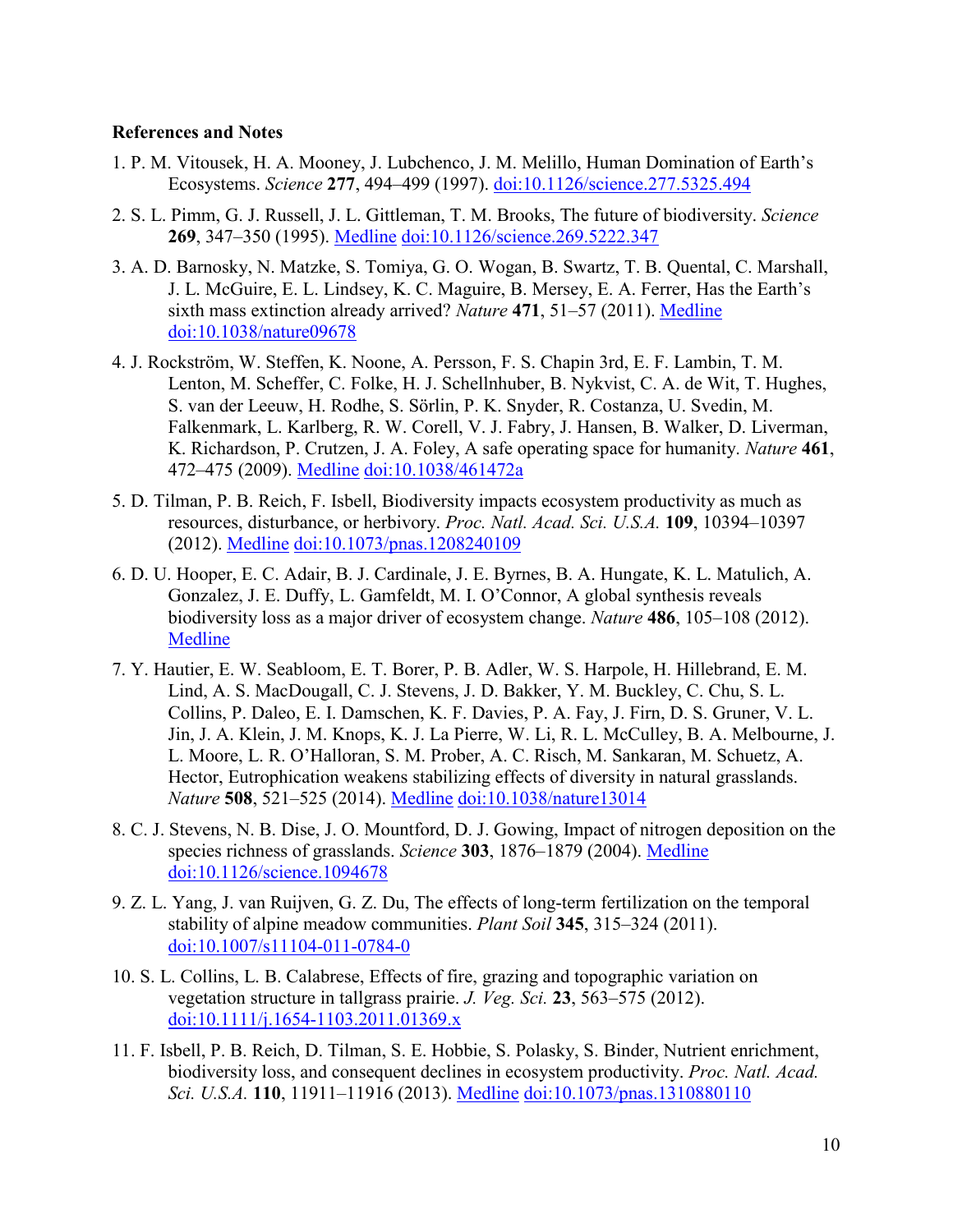- 12. B. J. Cardinale, J. E. Duffy, A. Gonzalez, D. U. Hooper, C. Perrings, P. Venail, A. Narwani, G. M. Mace, D. Tilman, D. A.Wardle, A. P. Kinzig, G. C. Daily, M. Loreau, J. B. Grace, A. Larigauderie, D. S. Srivastava, S. Naeem, Corrigendum: Biodiversity loss and its impact on humanity. *Nature* **489**, 326–326 (2012). [doi:10.1038/nature11373](http://dx.doi.org/10.1038/nature11373)
- 13. A. Hector, R. Bagchi, Biodiversity and ecosystem multifunctionality. *Nature* **448**, 188–190 (2007). [Medline](http://www.ncbi.nlm.nih.gov/entrez/query.fcgi?cmd=Retrieve&db=PubMed&list_uids=17625564&dopt=Abstract) [doi:10.1038/nature05947](http://dx.doi.org/10.1038/nature05947)
- 14. A. Hector, B. Schmid, C. Beierkuhnlein, M. C. Caldeira, M. Diemer, P. G. Dimitrakopoulos, J. A. Finn, H. Freitas, P. S. Giller, J. Good, R. Harris, P. Hogberg, K. Huss-Danell, J. Joshi, A. Jumpponen, C. Korner, P. W. Leadley, M. Loreau, A. Minns, C. P. Mulder, G. O'Donovan, S. J. Otway, J. S. Pereira, A. Prinz, D. J. Read, et, Plant diversity and productivity experiments in european grasslands. *Science* **286**, 1123–1127 (1999)[.](http://www.ncbi.nlm.nih.gov/entrez/query.fcgi?cmd=Retrieve&db=PubMed&list_uids=10550043&dopt=Abstract) [Medline](http://www.ncbi.nlm.nih.gov/entrez/query.fcgi?cmd=Retrieve&db=PubMed&list_uids=10550043&dopt=Abstract) [doi:10.1126/science.286.5442.1123](http://dx.doi.org/10.1126/science.286.5442.1123)
- 15. F. Isbell, V. Calcagno, A. Hector, J. Connolly, W. S. Harpole, P. B. Reich, M. Scherer-Lorenzen, B. Schmid, D. Tilman, J. van Ruijven, A. Weigelt, B. J. Wilsey, E. S. Zavaleta, M. Loreau, High plant diversity is needed to maintain ecosystem services. *Nature* **477**, 199–202 (2011). [Medline](http://www.ncbi.nlm.nih.gov/entrez/query.fcgi?cmd=Retrieve&db=PubMed&list_uids=21832994&dopt=Abstract) [doi:10.1038/nature10282](http://dx.doi.org/10.1038/nature10282)
- 16. F. I. Isbell, H. W. Polley, B. J. Wilsey, Biodiversity, productivity and the temporal stability of productivity: Patterns and processes. *Ecol. Lett.* **12**, 443–451 (2009). [Medline](http://www.ncbi.nlm.nih.gov/entrez/query.fcgi?cmd=Retrieve&db=PubMed&list_uids=19379138&dopt=Abstract) [doi:10.1111/j.1461-0248.2009.01299.x](http://dx.doi.org/10.1111/j.1461-0248.2009.01299.x)
- 17. D. Tilman *et al*., The Influence of Functional Diversity and Composition on Ecosystem Processes. *Science* **277**, 1300–1302 (1997). [doi:10.1126/science.277.5330.1300](http://dx.doi.org/10.1126/science.277.5330.1300)
- 18. Y. Hautier, P. A. Niklaus, A. Hector, Competition for light causes plant biodiversity loss after eutrophication. *Science* **324**, 636–638 (2009). [Medline](http://www.ncbi.nlm.nih.gov/entrez/query.fcgi?cmd=Retrieve&db=PubMed&list_uids=19407202&dopt=Abstract) [doi:10.1126/science.1169640](http://dx.doi.org/10.1126/science.1169640)
- 19. M. D. Smith, A. K. Knapp, S. L. Collins, A framework for assessing ecosystem dynamics in response to chronic resource alterations induced by global change. *Ecology* **90**, 3279– 3289 (2009). [Medline](http://www.ncbi.nlm.nih.gov/entrez/query.fcgi?cmd=Retrieve&db=PubMed&list_uids=20120798&dopt=Abstract) [doi:10.1890/08-1815.1](http://dx.doi.org/10.1890/08-1815.1)
- 20. A. Hector, Y. Hautier, P. Saner, L. Wacker, R. Bagchi, J. Joshi, M. Scherer-Lorenzen, E. M. Spehn, E. Bazeley-White, M. Weilenmann, M. C. Caldeira, P. G. Dimitrakopoulos, J. A. Finn, K. Huss-Danell, A. Jumpponen, C. P. Mulder, C. Palmborg, J. S. Pereira, A. S. Siamantziouras, A. C. Terry, A. Y. Troumbis, B. Schmid, M. Loreau, General stabilizing effects of plant diversity on grassland productivity through population asynchrony and overyielding. *Ecology* **91**, 2213–2220 (2010). [Medline](http://www.ncbi.nlm.nih.gov/entrez/query.fcgi?cmd=Retrieve&db=PubMed&list_uids=20836442&dopt=Abstract) [doi:10.1890/09-1162.1](http://dx.doi.org/10.1890/09-1162.1)
- 21. D. Tilman, P. B. Reich, J. M. H. Knops, Biodiversity and ecosystem stability in a decadelong grassland experiment. *Nature* **441**, 629–632 (2006). [Medline](http://www.ncbi.nlm.nih.gov/entrez/query.fcgi?cmd=Retrieve&db=PubMed&list_uids=16738658&dopt=Abstract) [doi:10.1038/nature04742](http://dx.doi.org/10.1038/nature04742)
- 22. H. Yang, L. Jiang, L. Li, A. Li, M. Wu, S. Wan, Diversity-dependent stability under mowing and nutrient addition: Evidence from a 7-year grassland experiment. *Ecol. Lett.* **15**, 619– 626 (2012). [Medline](http://www.ncbi.nlm.nih.gov/entrez/query.fcgi?cmd=Retrieve&db=PubMed&list_uids=22487498&dopt=Abstract) [doi:10.1111/j.1461-0248.2012.01778.x](http://dx.doi.org/10.1111/j.1461-0248.2012.01778.x)
- 23. J. Lepš, Variability in population and community biomass in a grassland community affected by environmental productivity and diversity. *Oikos* **107**, 64–71 (2004). [doi:10.1111/j.0030-1299.2004.13023.x](http://dx.doi.org/10.1111/j.0030-1299.2004.13023.x)